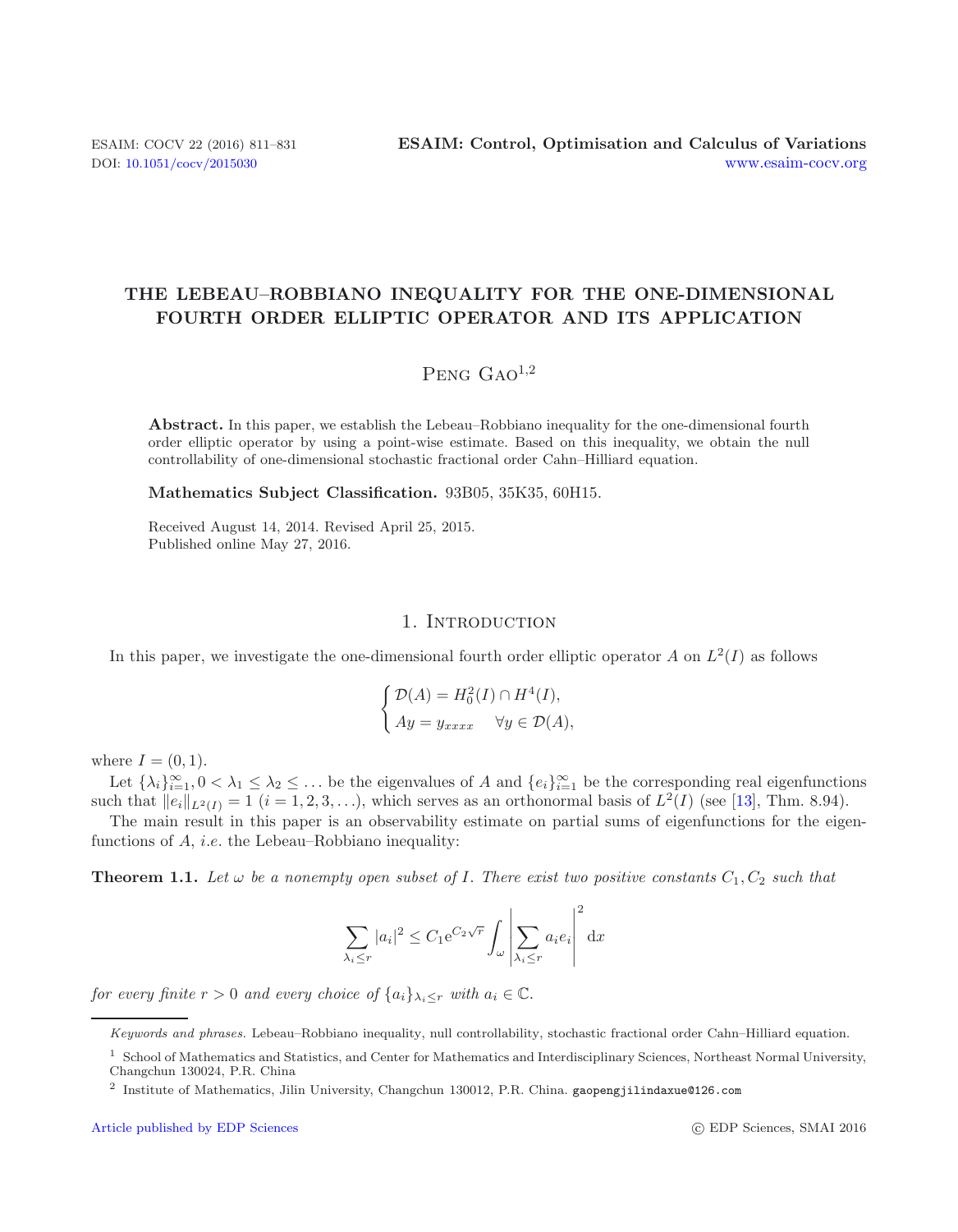The Lebeau–Robbiano inequality was first established in [\[5\]](#page-20-1) for the Laplacian with homogeneous Dirichlet boundary condition, then the same result for more general boundary conditions and second order elliptic operators were established in [\[7](#page-20-2), [11](#page-20-3)].

In the study on the controllability of PDE, the inequality of this type is the foundation of Lebeau–Robbiano iteration technology. By this inequality, [\[5](#page-20-1)] obtained the null controllability of a linear system of thermoelasticity in a compact,  $C^{\infty}$ , n-dimensional connected Riemannian manifold. Then, this inequality was used to establish a certain  $L^{\infty}$ -null controllability for the internal controlled heat equation when the control functions are restricted in arbitrary subset of positive measure in time variable in [\[14](#page-20-4)]. Later, in [\[10\]](#page-20-5), *via* the Lebeau–Robbiano inequality, the authors presented a time optimal control problem with control constraints of the rectangular type for internal controlled heat equations. Recently, the similar result as in [\[14](#page-20-4)] was extended to forward stochastic heat equations in [\[9\]](#page-20-6) and second order parabolic equation with equivalued surface boundary conditions in [\[11](#page-20-3)]. In [\[3\]](#page-20-7), the Lebeau–Robbiano inequality can also be used to depict nodal sets of sums of functions.

However, to the best of our knowledge, the Lebeau–Robbiano inequality for fourth order elliptic operator has not been established. It should be noted that Theorem [1.1](#page-0-0) in this paper is not a straightforward generalization of the Lebeau–Robbiano inequality in [\[4](#page-20-8)], although the inequality has the same formal. To prove Theorem [1.1,](#page-0-0) a point-wise estimate for the operator  $\partial_t^2 - \partial_x^4$  in Proposition [2.1](#page-2-0) plays a crucial role. In order to obtain the point-wise estimate, we need to choose suitable grouping for the terms of  $\theta(y_{tt} - y_{xxxx})$  (see  $I_1$  and  $I_2$  in the proof of Prop. [2.1\)](#page-2-0) since the high order of the operator. Due to the special properties of the operator  $\partial_t^2 - \partial_x^4$ and the boundary terms in the point-wise estimate, we need to construct several weight functions.

Based on Theorem [1.1,](#page-0-0) we can obtain the second result in this paper: the null controllability of one-dimensional stochastic fractional order Cahn–Hilliard equation.

First, we give some assumptions.

- (H1) Let  $(\Omega, \mathcal{F}, \{\mathcal{F}_t\}_{t>0}, P)$  be a complete filtered probability space on which a one-dimensional standard Brownian motion  ${B(t)}_{t\geq0}$  is defined such that  ${\{\mathcal{F}_t\}}_{t\geq0}$  is the natural filtration generated by  $B(\cdot)$ , augmented by all the P-null sets in F. Let H be a Banach space, and let  $C([0,T]; H)$  be the Banach space of all H-valued strongly continuous functionals defined on  $[0, T]$ . We denote by  $L^2(\mathcal{F}(0, T; H))$  the Banach space consisting of all H-valued  $\{\mathcal{F}_t\}_{t\geq 0}$ -adapted processes  $X(\cdot)$  such that  $\mathbb{E}(\|\tilde{X}(\cdot)\|_{L^2(0,T;H)}^2) < \infty$ , with the canonical norm; by  $L^{\infty}_{\mathcal{F}}(0,T;H)$  the Banach space consisting of all H-valued  $\{F_t\}_{t\geq 0}$ -adapted bounded processes; and by  $L^2_{\mathcal{F}}(\Omega; C[0,T]; H)$ ) the Banach space consisting of all H-valued  $\{\mathcal{F}_t\}_{t\geq 0}$ adapted continuous processes  $X(\cdot)$  such that  $\mathbb{E}(\|X(\cdot)\|_{C([0,T];H)}^2) < \infty$ , with the canonical norm; by  $L^r_{\mathcal{F}}(0,T;L^2(\Omega;H))$  the Banach space consisting of all H-valued  $\{\mathcal{F}_t\}_{t\geq 0}$ -adapted processes X such that  $\|\mathbb{E}\|X\|_H^2\|_{L^r(0,T)} < \infty(1 \leq r \leq \infty)$ , with the canonical norm.
- (H2)  $E \subset [0, T]$  with positive measure.  $\chi_{\omega}$  and  $\chi_E$  denote the characteristic function of  $\omega$  and E, respectly.
- (H3) We define the operator  $A^{\alpha}$  as follows

<span id="page-1-0"></span>
$$
\begin{cases}\n\mathcal{D}(A^{\alpha}) = \left\{ u \in L^{2}(I) | u = \sum_{i \geq 1} a_{i} e_{i} \text{ and } \sum_{i \geq 1} |a_{i}|^{2} \lambda_{i}^{2\alpha} < +\infty \right\}, \\
A^{\alpha} u = \sum_{i \geq 1} a_{i} \lambda_{i}^{\alpha} e_{i} \text{ where } u = \sum_{i \geq 1} a_{i} e_{i}.\n\end{cases}
$$

- (H4)  $a(t) \in L^{\infty}_{\mathcal{F}}(0,T;\mathbb{R}), \xi = ||a||^2_{L^{\infty}_{\mathcal{F}}(0,T;\mathbb{R})}.$
- (H5) For each  $r > 0$ , we set  $X_r = \text{span}\{e_i(x)\}_{\lambda_i \leq r}$  and denote by  $P_r$  the orthogonal projection from  $L^2(I)$  to  $X_r$ .
- (H6) Throughout this paper,  $C(\text{and sometimes }\widetilde{C})$  denotes various positive constants.  $C(\ldots)$  stands for a positive constant that depends on what are enclosed in the brackets.

Our second main result in this paper is the following theorem.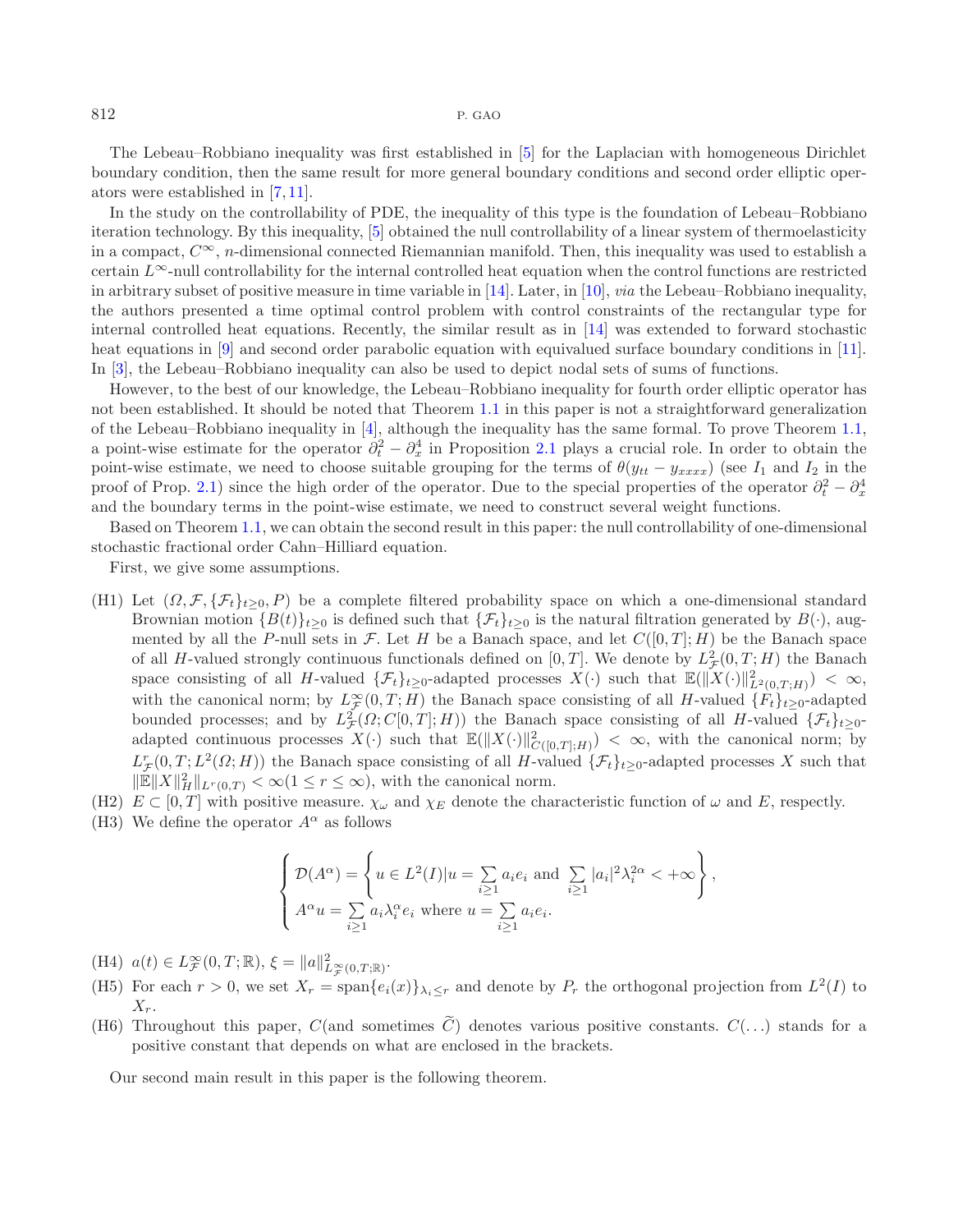<span id="page-2-1"></span>**Theorem 1.2.** Let  $\alpha > \frac{1}{2}$ . For any  $y_0 \in L^2(\Omega, \mathcal{F}_0, P; L^2(I))$ , there is a control  $f \in L^{\infty}_{\mathcal{F}}(0,T; L^2(\Omega; L^2(I)))$ *such that the solution* y *of system*

$$
\begin{cases}\n\mathrm{d}y + A^{\alpha}y = a(t)y\mathrm{d}B + \chi_{\omega}\chi_E f\mathrm{d}t & \text{in } I \times (0,T), \\
y(0,t) = 0 = y(1,t) & \text{in } (0,T), \\
y_x(0,t) = 0 = y_x(1,t) & \text{in } (0,T), \\
y(x,0) = y_0(x) & \text{in } I,\n\end{cases}
$$
\n(1.1)

<span id="page-2-0"></span>*satisfies*  $y(T) = 0$  *in* I, P-a.s. Moreover, the control f satisfies the following estimate

 $||f||_{L^{\infty}(0,T;L^2(\Omega;L^2(I)))}^2 \leq L\mathbb{E}||y_0||_{L^2(I)}^2,$ 

*where*  $L$  *is a constant independent of*  $y_0$ *.* 

**Remark 1.3.** We refer to  $(1)$ , Chap. 6) for the well-posedness of system  $(1.1)$  in the class  $L^2_{\mathcal{F}}(\Omega; C([0,T]; L^2(I))).$ 

The rest of this paper is organized as follows. In Section 2, we establish a point-wise estimate. Theorem [1.1](#page-0-0) is proved in Section 3 according to two important lemmas. Section 4 is devoted to the proof of Theorem [1.2.](#page-1-0)

#### <span id="page-2-2"></span>2. A point-wise estimate

In this section, we give a point-wise estimate which will be used in the proof of Theorem [1.1](#page-0-0) and the estimate itself has independent interest.

**Proposition 2.1.**  $Set \ \theta = e^l$ ,  $l = \lambda \varphi$ ,  $\varphi = e^{\mu \psi}$  and  $u = \theta y$  in  $Q = I \times (0, T)$ , where  $\psi \in C^{\infty}(Q)$  and  $y \in C^4(Q)$ . *Assume that*  $\mu \geq 1$  *and*  $\lambda \geq \lambda_0$ , *where*  $\lambda_0 = \lambda_0(\mu, \psi)$  *such that*  $\lambda \mu^{-1} \varphi \geq 1$ . Then we have the following point-wise *estimate*

$$
\lambda^{7} \mu^{8} \varphi^{7} \psi_{x}^{8} u^{2} + \lambda^{5} \mu^{6} \varphi^{5} \psi_{x}^{6} u_{x}^{2} + \lambda^{3} \mu^{4} \varphi^{3} \psi_{x}^{4} u_{xx}^{2} + \lambda \mu^{2} \varphi \psi_{x}^{2} u_{xxx}^{2} \n+ \lambda^{3} \mu^{4} \varphi^{3} \psi_{x}^{4} u_{t}^{2} + \lambda \mu^{2} \varphi \psi_{x}^{2} u_{xt}^{2} + \{\dots\}_{x} + \{\dots\}_{xx} + \{\dots\}_{xxx} + \{\dots\}_{x} + \{\dots\}_{t} + \{\dots\}_{tt} \n\leq C(\psi) \left( \lambda^{7} \mu^{7} \varphi^{7} u^{2} + \lambda^{5} \mu^{5} \varphi^{5} u_{x}^{2} + \lambda^{3} \mu^{3} \varphi^{3} u_{xx}^{2} + \lambda \mu \varphi u_{xxx}^{2} + \lambda^{3} \mu^{3} \varphi^{3} u_{t}^{2} + \lambda \mu \varphi u_{xt}^{2} + \theta^{2} |y_{tt} - y_{xxxx}|^{2} \right), \quad (2.1)
$$

*where*

$$
\{\ldots\}_x = \left\{ -\frac{3}{2}B_{2xx}u_x^2 + \frac{3}{2}B_{2}u_{xx}^2 - \frac{1}{2}B_{4}u_{xxx}^2 - 4a_{x}u_x^2 + 2a_{xxx}u^2 + b_{x}u_{xx}^2 - B_{0}u_{t}u_{xxx} + \frac{1}{2}B_{1}B_{2}u^2 + \frac{3}{2}(B_{1}B_{4})_{xxx}u^2 - \frac{3}{2}B_{1}B_{4}u_x^2 - (b_{1})_{x}u^2 + \frac{1}{2}B_{2}B_{3}u_x^2 + \frac{1}{2}B_{3}B_{4}u_{xx}^2 - (a_{3})_{x}u^2 + B_{0}B_{3}u_{t}u_{x} - \frac{1}{2}B_{2}u_{t}^2 - \frac{3}{2}B_{4xx}u_{t}^2 + \frac{3}{2}B_{4}u_{xt}^2 - b_{t}u_{t}u_{x} + b_{x}u_{t}^2 - (B_{4}c)_{x}u_{x}^2 + \frac{1}{2}acu^2 + \frac{1}{2}bcu_{x}^2\right\},
$$
  
\n
$$
\{\ldots\}_{xx} = \left\{\frac{3}{2}B_{2x}u_{x}^2 - 3a_{xxx}u^2 + 2au_{x}^2 - \frac{b}{2}u_{xx}^2 - \frac{3}{2}(B_{1}B_{4})_{x}u^2 + \frac{1}{2}b_{1}u^2 + \frac{1}{2}a_{3}u^2 + \frac{3}{2}B_{4x}u_{t}^2 - \frac{1}{2}bu_{t}^2 + \frac{1}{2}B_{4}cu_{x}^2\right\},
$$
  
\n
$$
\{\ldots\}_{xxx} = \left\{-\frac{1}{2}B_{2}u_{x}^2 + 2a_{x}u^2 + \frac{1}{2}B_{1}B_{4}u^2 - \frac{1}{2}B_{4}u_{t}^2\right\}_{xxx},
$$
  
\n
$$
\{\ldots\}_{xxx} = \left\{-\frac{1}{2}ba_{1}u^{2} - \frac{1}{2}ba_{2}u_{x}^2 + B_{2}u_{t}u_{x} + \frac{1}{2}b_{0}u_{t}^2 - a_{t}u^{2} + B_{4}u_{
$$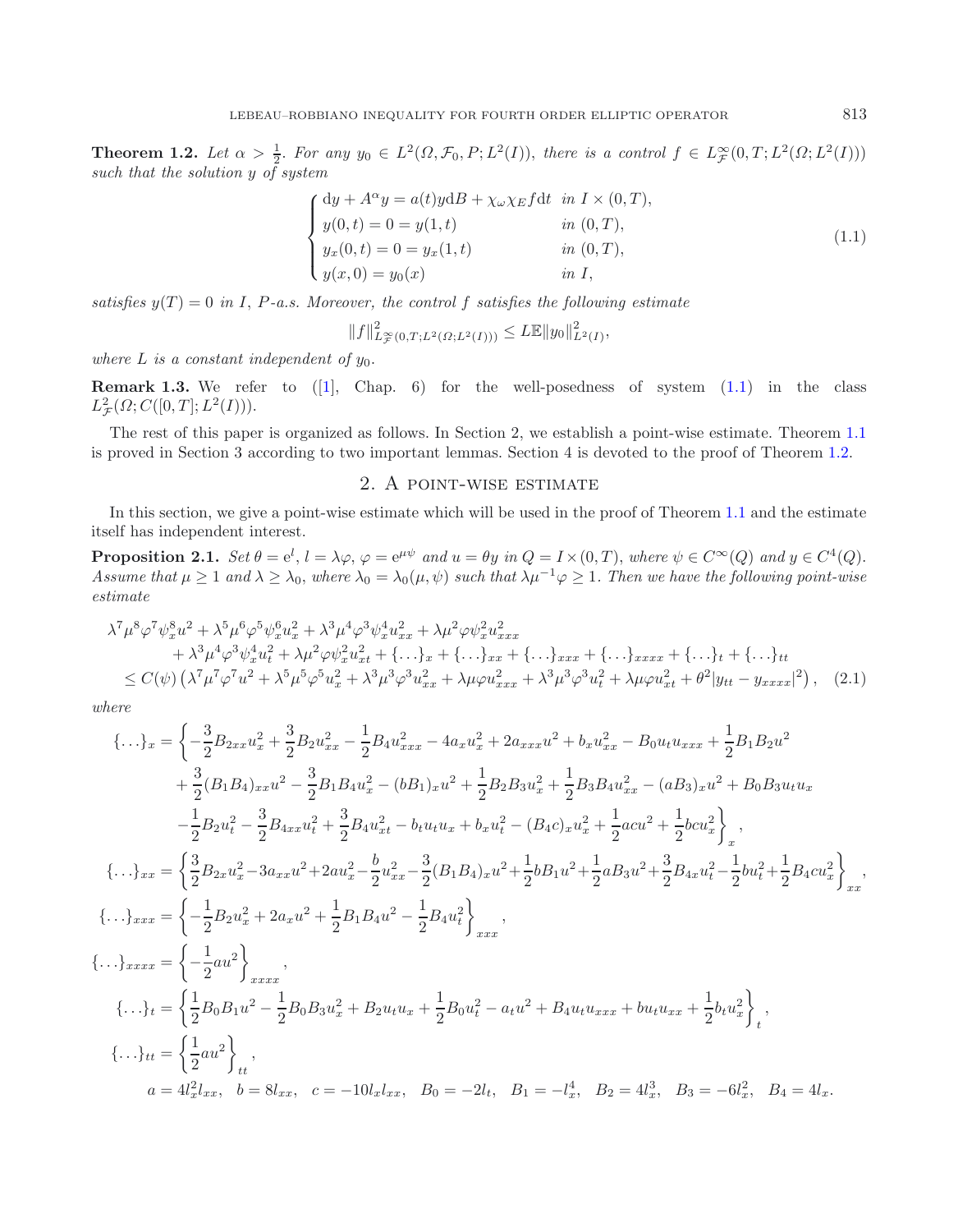**Remark 2.2.** The key points in the proof of Proposition [2.1](#page-2-0) are suitable grouping and the choice of  $a, b$  and  $c$ . *Proof.* From the assumptions of  $\lambda, \mu, \varphi$  and l, we can obtain that

<span id="page-3-1"></span>
$$
\begin{cases} \lambda^n \mu^m \varphi^n \leq \lambda^{n+i} \mu^{m-i} \varphi^{n+i} \leq \lambda^{n+i} \mu^{m+i} \varphi^{n+i}, \ \forall \ m, n \in \mathbb{Z} \text{ and } i \in \mathbb{N}, \\ |l_{\underbrace{\mathcal{X} \dots \mathcal{X}}_{k}} \underbrace{t \dots t}_{j} | \leq C(\psi) \lambda \mu^{k+j} \varphi, \qquad \forall \ k, j \in \mathbb{N}, \\ t = \frac{\partial^{k+j}}{\partial^k x \partial^j t}. \end{cases} \tag{2.2}
$$

where  $l_{x \ldots x}$  <sup>k</sup>  $t \ldots t$  $\int_{j}^{1}$  $=\frac{\partial^{k+j}l}{\partial^kx\partial^jt}\cdot$ 

Direct computation shows that

$$
\theta(y_{tt} - y_{xxxx}) = u_{tt} + A_0 u_t + A_1 u + A_2 u_x + A_3 u_{xx} + A_4 u_{xxx} - u_{xxxx}
$$

where

$$
A_0 = -2l_t,
$$
  
\n
$$
A_1 = l_t^2 - l_{tt} - l_x^4 - 4l_x l_{xxx} + l_{xxxx} + 6l_x^2 l_{xx} - 3l_{xx}^2,
$$
  
\n
$$
A_2 = -12l_x l_{xx} + 4l_x^3 + 4l_{xxx},
$$
  
\n
$$
A_3 = -6l_x^2 + 6l_{xx},
$$
  
\n
$$
A_4 = 4l_x.
$$

Set

<span id="page-3-0"></span>
$$
I_1 = -u_{xxxx} + B_1u + B_3u_{xx} + u_{tt} + cu_x,
$$
  
\n
$$
I_2 = B_2u_x + B_4u_{xxx} + B_0u_t + au + bu_{xx},
$$
  
\n
$$
R = \theta(y_{tt} - y_{xxxx}) - I_1 - I_2 = S_0u + S_1u_x + S_2u_{xx},
$$

where

 $S_0 = l_t^2 - l_{tt} - 4l_x l_{xxx} + l_{xxxx} - 3l_{xx}^2 + 2l_x^2 l_{xx},$  $S_1 = 4l_{xxx} - 2l_xl_{xx}, S_2 = -2l_{xx}.$ 

**Step 1.** We shall prove the following equality

$$
I_1 \cdot I_2 = u^2 \{ \dots \} + u_x^2 \{ \dots \} + u_{xx}^2 \{ \dots \} + u_{xxx}^2 \{ \dots \} + u_t^2 \{ \dots \} + u_{xt} \{ \dots \} + u_{xt} u_{xxx} \{ \dots \} + u_t u_x \{ \dots \} + u_t u_{xxx} \{ \dots \} + \{ \dots \}_x + \{ \dots \}_x + \{ \dots \}_x x + \{ \dots \}_x x + \{ \dots \}_x x + \{ \dots \}_t + \{ \dots \}_t + \{ \dots \}_t, \tag{2.3}
$$

where

$$
u^{2}\{\ldots\} = u^{2}\left\{-\frac{1}{2}a_{xxxx} - \frac{1}{2}(B_{1}B_{2})_{x} - \frac{1}{2}(B_{1}B_{4})_{xxx} + \frac{1}{2}(b_{1}B_{1})_{xx} - \frac{1}{2}(B_{0}B_{1})_{t} + \frac{1}{2}(a_{1}B_{3})_{xx} + \frac{1}{2}at_{t} + a_{1}B_{1} - \frac{1}{2}(ac)_{x}\right\},
$$
  
\n
$$
u_{x}^{2}\{\ldots\} = u_{x}^{2}\left\{\frac{1}{2}B_{2xxx} + 2a_{xx} + \frac{3}{2}(B_{1}B_{4})_{x} - b_{1} - \frac{1}{2}(B_{2}B_{3})_{x} - a_{1}B_{3} + \frac{1}{2}(B_{0}B_{3})_{t} - \frac{1}{2}b_{tt} + B_{2}c + \frac{1}{2}(B_{4}c)_{xx} - \frac{1}{2}(bc)_{x}\right\},
$$
  
\n
$$
u_{xx}^{2}\{\ldots\} = u_{xx}^{2}\left\{-\frac{3}{2}B_{2x} - a - \frac{1}{2}b_{xx} - \frac{1}{2}(B_{3}B_{4})_{x} + b_{1}B_{3} - B_{4}c\right\},
$$
  
\n
$$
u_{xx}^{2}\{\ldots\} = u_{xx}^{2}\left\{\frac{1}{2}B_{4x} + b\right\},
$$
  
\n
$$
u_{t}^{2}\{\ldots\} = u_{t}^{2}\left\{\frac{1}{2}B_{2x} - \frac{1}{2}B_{0t} - a + \frac{1}{2}B_{4xxx} - \frac{1}{2}b_{xx}\right\},
$$
  
\n
$$
u_{xt}u_{xxx}\{\ldots\} = u_{xt}^{2}\left\{-\frac{3}{2}B_{4x} + b\right\},
$$
  
\n
$$
u_{xt}u_{xxx}\{\ldots\} = u_{xt}u_{xxx}\{B_{0}\},
$$
  
\n
$$
u_{tt}u_{x}\{\ldots\} = u_{tt}u_{x}\{-(B_{0}B_{3})_{x} - B_{2t} + b_{xt} + B_{0}c\},
$$

 $u_t u_{xxx} \{ \ldots \} = u_t u_{xxx} \{ B_{0x} - B_{4t} \},$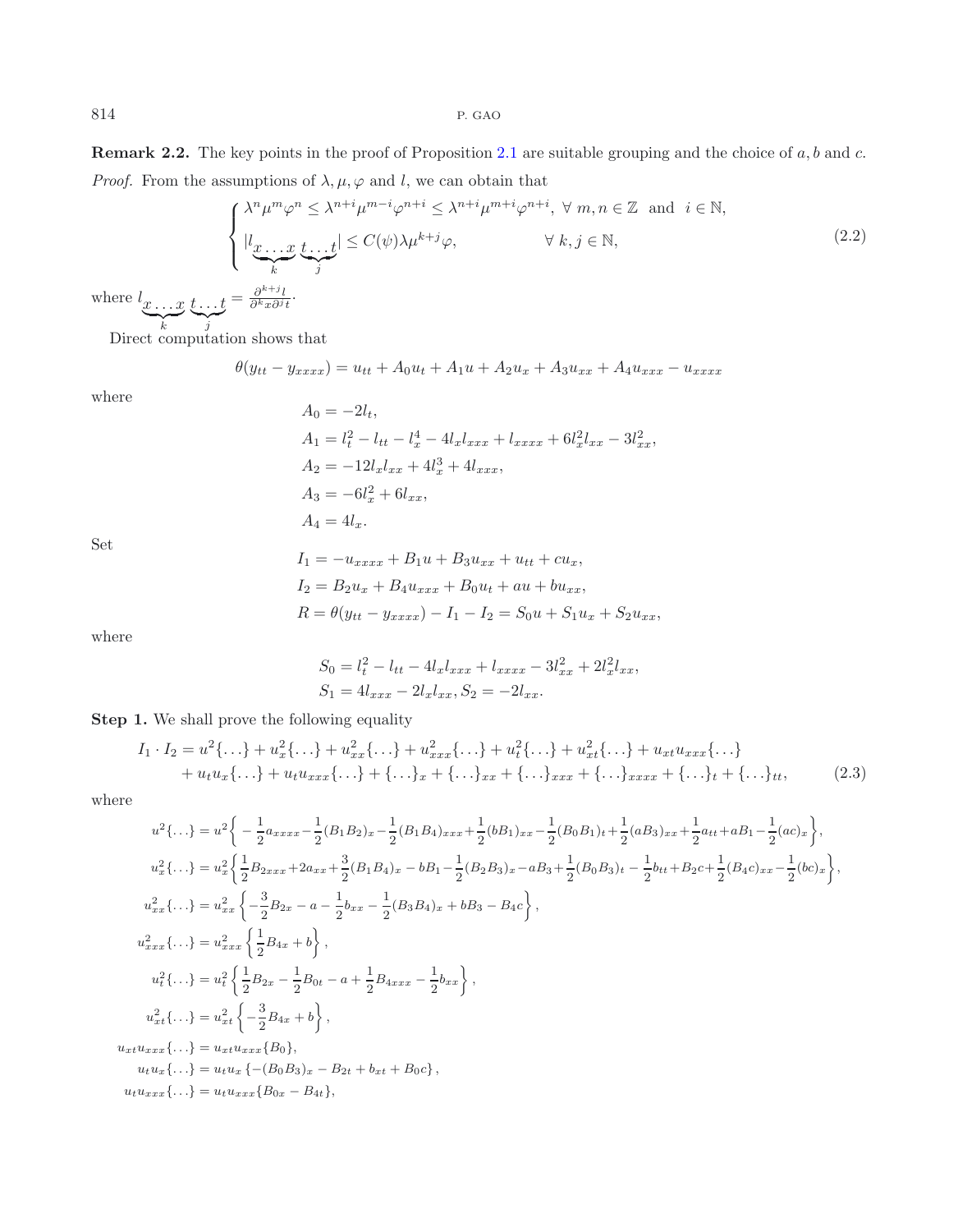and  $\{\ldots\}_x, \{\ldots\}_{xx}, \{\ldots\}_{xxx}, \{\ldots\}_{xxxx}, \{\ldots\}_t, \{\ldots\}_t$  are the same as in Proposition [2.1.](#page-2-0) Indeed, [\(2.3\)](#page-3-0) can be obtained from the following equations

$$
u_{xxxx}B_{2}u_{x}=\frac{1}{2}\left(B_{2}u_{x}^{2}\right)_{xxx}-\frac{3}{2}\left(B_{2x}u_{x}^{2}\right)_{xx}+\frac{3}{2}\left(B_{2xx}u_{x}^{2}-B_{2}u_{xx}^{2}\right)_{x}+\frac{3}{2}B_{2x}u_{xx}^{2}-\frac{1}{2}B_{2xxx}u_{x}^{2},
$$
\n
$$
u_{xxxx}u=\frac{1}{2}\left((B_{4}u_{xxxx}^{2})_{xxxx}-B_{4x}u_{xxx}^{2}\right),
$$
\n
$$
u_{xxxx}u=\frac{1}{2}\left(au^{2}\right)_{xxxx}2\left(a_{xx}u^{2}\right)_{xxx}+\left(3a_{xx}u^{2}-2a u_{x}^{2}\right)_{xx}
$$
\n
$$
+(4a_{x}u_{x}^{2}-2a_{xxx}u^{2})_{x}+a u_{xx}^{2}-2a_{xxx}u_{x}^{2}+\frac{1}{2}a_{xxxx}u^{2},
$$
\n
$$
u_{xxxx}b u_{xx}=\frac{1}{2}\left(bu_{xx}^{2}\right)_{xx}-\left(b_{x}u_{xxx}^{2}\right)_{x}-b u_{xxx}^{2}+\frac{1}{2}b_{x}u_{xx}^{2},
$$
\n
$$
u_{xxxx}b_{0}u_{u}=\left(B_{0}u_{x}u_{xx}^{2}\right)_{x}-\left(B_{0}u_{x}u_{xx}+\frac{1}{2}b_{xx}u_{xx}^{2}\right),
$$
\n
$$
B_{1}u_{x}u_{xxx}=\frac{1}{2}\left(\left(B_{1}B_{2}u^{2}\right)_{x}-\left(B_{1}B_{2}u^{2}\right)_{x}\right),
$$
\n
$$
B_{1}u_{x}u_{xxx}=\frac{1}{2}\left(\left(B_{1}B_{2}u^{2}\right)_{xx}-\frac{3}{2}\left(\left(B_{1}B_{4}\right)_{xx}u^{2}\right)_{x}+\frac{3}{2}\left(B_{1}B_{4}\right)_{xx}u^{2},
$$
\n
$$
B_{1}u_{x}u_{xxx}=\frac{1}{2}\left(\left(B_{1}B_{2}u^{2}\right)_{xx}-\left[\left(B_{1}B_{4}\right)_{x}u^{2}\right)_{x}-\frac{1}{2}\left(B_{1}B_{
$$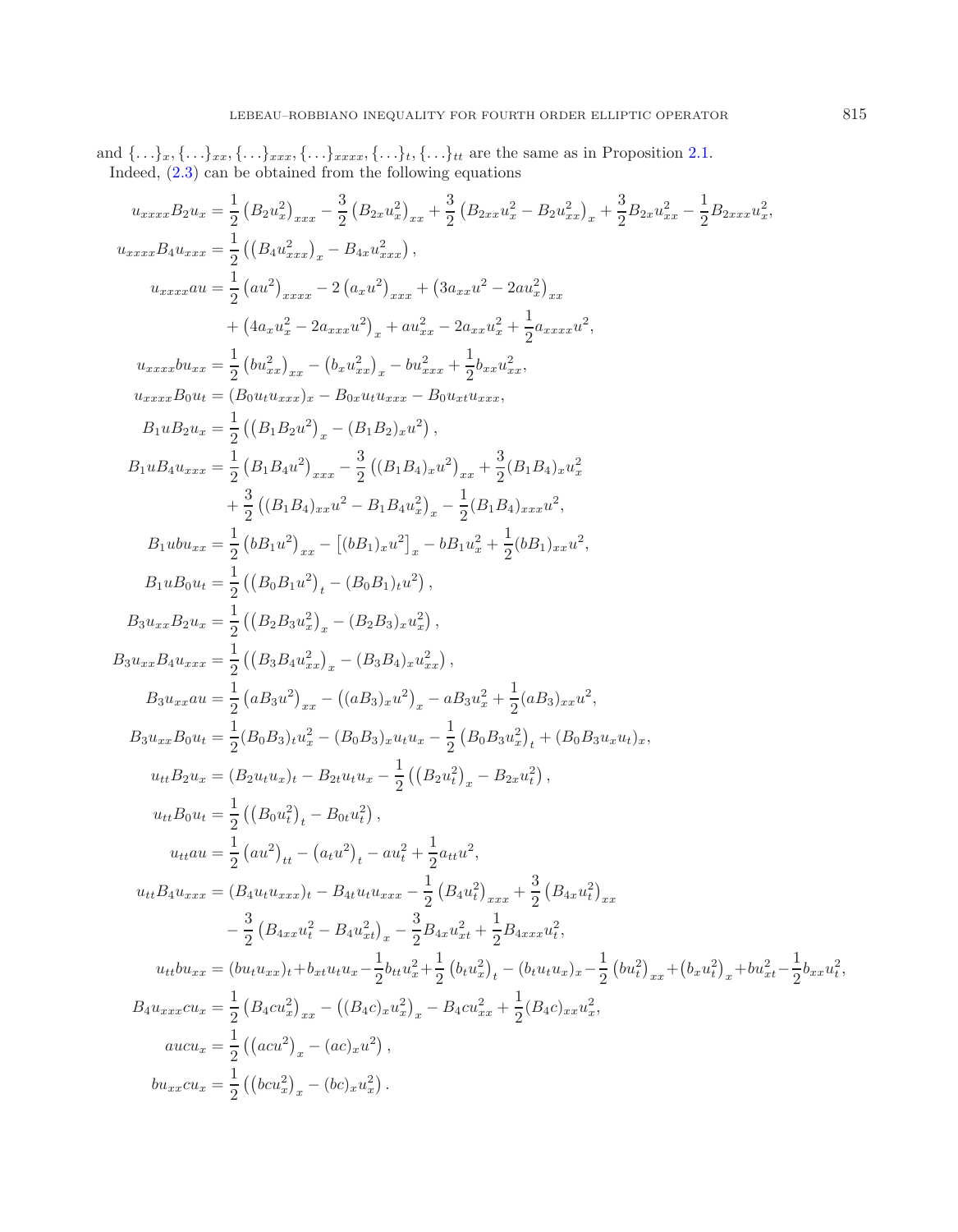**Step 2.** We shall prove estimate  $(2.1)$ .

Indeed,

<span id="page-5-0"></span>
$$
u^{2}\{... \} = u^{2}\{10\lambda^{7}\mu^{8}\varphi^{7}\psi_{x}^{8} + R_{0}\},
$$
  
\n
$$
u_{x}^{2}\{... \} = u_{x}^{2}\{22\lambda^{5}\mu^{6}\varphi^{5}\psi_{x}^{6} + R_{1}\},
$$
  
\n
$$
u_{xx}^{2}\{... \} = u_{xxx}^{2}\{6\lambda^{3}\mu^{4}\varphi^{3}\psi_{x}^{4} + R_{2}\},
$$
  
\n
$$
u_{xxx}^{2}\{... \} = u_{xxx}^{2}\{10\lambda\mu^{2}\varphi\psi_{x}^{2} + R_{3}\},
$$
  
\n
$$
u_{t}^{2}\{... \} = u_{t}^{2}\{2\lambda^{3}\mu^{4}\varphi^{3}\psi_{x}^{4} + R_{4}\},
$$
  
\n
$$
u_{xt}^{2}\{... \} = u_{xt}^{2}\{2l_{xx}\},
$$
  
\n
$$
u_{xt}u_{xxx}\{... \} = u_{xt}u_{xxx}\{2l_{t}\},
$$
  
\n
$$
u_{t}u_{x}\{... \} = u_{t}u_{x}\{-24l_{xt}l_{x}^{2} - 4l_{t}l_{x}l_{xx} + 8l_{xxt}\},
$$
  
\n
$$
u_{t}u_{xxx}\{... \} = u_{t}u_{xxx}\{-6l_{xt}\},
$$
  
\n(2.4)

where

$$
|R_0| \le C\lambda^7 \mu^7 \varphi^7, \quad |R_1| \le C\lambda^5 \mu^5 \varphi^5, \quad |R_2| \le C\lambda^3 \mu^3 \varphi^3,
$$
  

$$
|R_3| \le C\lambda \mu \varphi, \quad |R_4| \le C\lambda^3 \mu^3 \varphi^3.
$$
 (2.5)

Here we have used  $(2.2)$ . Similarly, we have

$$
|u_{xt}u_{xxx}\{\ldots\}| \le C\left(\lambda\mu\varphi u_{xxx}^2 + \lambda\mu\varphi u_{xt}^2\right),
$$
  
\n
$$
|u_tu_x\{\ldots\}| \le C\left(\lambda^5\mu^5\varphi^5 u_x^2 + \lambda^3\mu^3\varphi^3 u_t^2\right),
$$
  
\n
$$
|u_tu_{xxx}\{\ldots\}| \le C\left(\lambda\mu\varphi u_{xxx}^2 + \lambda^3\mu^3\varphi^3 u_t^2\right),
$$
  
\n
$$
S_0^2u^2 \le C\lambda^7\mu^7\varphi^7u^2,
$$
  
\n
$$
S_1^2u_x^2 \le C\lambda^5\mu^5\varphi^5u_x^2,
$$
  
\n
$$
S_2^2u_{xx}^2 \le C\lambda^3\mu^3\varphi^3u_{xx}^2,
$$
  
\n(2.6)

this implies

$$
I_1 I_2 \leq \frac{1}{2} (I_1 + I_2)^2
$$
  
=  $\frac{1}{2} [\theta(y_{tt} - y_{xxxx}) - R]^2$   
 $\leq \theta^2 | y_{tt} - y_{xxxx}|^2 + |R|^2$   
 $\leq C (\theta^2 | y_{tt} - y_{xxxx}|^2 + S_0^2 u^2 + S_1^2 u_x^2 + S_2^2 u_{xx}^2)$   
 $\leq C (\theta^2 | y_{tt} - y_{xxxx}|^2 + \lambda^7 \mu^7 \varphi^7 u^2 + \lambda^5 \mu^5 \varphi^5 u_x^2 + \lambda^3 \mu^3 \varphi^3 u_{xx}^2).$  (2.7)

<span id="page-5-1"></span> $\hfill \square$ 

Thanks to  $(2.4)$ – $(2.7)$  all together with  $(2.3)$ , we can obtain  $(2.1)$ .

### 3. Proof of Theorem [1.1](#page-0-0)

Through this section, we make the following assumptions: (A1) Let  $T_0, T', T'', \gamma, b_0$  satisfy

$$
\begin{cases} 0 < \gamma < T' < \frac{T_0}{2} < T'' < T_0 - \gamma, \\ \left| \frac{T_0}{2} - T' \right| = \left| T'' - \frac{T_0}{2} \right|, \\ \max \left\{ T'' - \frac{T_0}{2}, \left( 1 + \left( \frac{T_0}{2} - T' \right)^2 \right)^{\frac{1}{2}} \right\} < b_0 < \frac{T_0}{2} - \gamma. \end{cases}
$$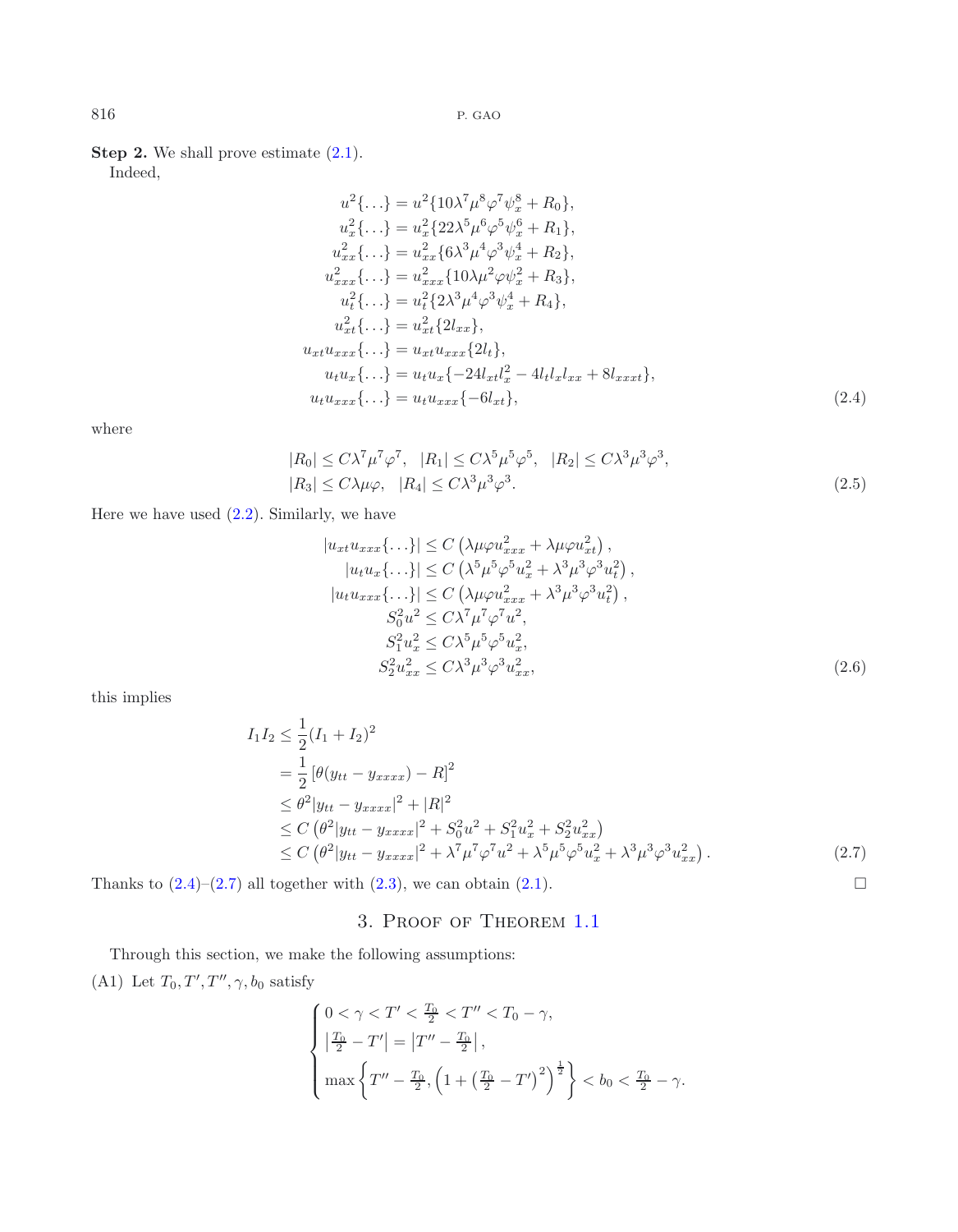(A2) For a measurable  $F \subset Q_0 \triangleq I \times (0, T_0)$  and a function g satisfies  $g, g_x, g_{xx}, g_{xxx}, g_t, g_{xt} \in L^2(F)$ , we set

<span id="page-6-4"></span><span id="page-6-0"></span>
$$
||g||_{\star,F} = \left(||g||_{L^2(F)}^2 + ||g_x||_{L^2(F)}^2 + ||g_{xx}||_{L^2(F)}^2 + ||g_{xxx}||_{L^2(F)}^2 + ||g_t||_{L^2(F)}^2 + ||g_{xt}||_{L^2(F)}^2\right)^{\frac{1}{2}}
$$

(A3) Define  $\mathcal{G} \triangleq \{g \in L^2(Q_0) \mid g_x, g_{xx}, g_{xxx}, g_{xxxx}, g_t, g_{xt} \in L^2(Q_0)\}.$ 

**Remark 3.1.** The existence of  $T_0, T', T'', \gamma$  and  $b_0$  is easy to obtain, for example,  $T_0 = 4, T' = 1, T'' = 3, \gamma =$  $0.5, b_0 = 1.42$  satisfies (A1).

We borrow some idea from [\[11](#page-20-3)].

In order to prove Theorem [1.1,](#page-0-0) we investigate the following system

$$
\begin{cases}\ny_{tt} - y_{xxxx} = 0 & \text{in } Q_0, \\
y(0, t) = 0 = y(1, t) & \text{in } (0, T_0), \\
y_x(0, t) = 0 = y_x(1, t) & \text{in } (0, T_0).\n\end{cases}
$$
\n(3.1)

First, we establish two important lemmas.

**Lemma 3.2.** *There exists a constant*  $\alpha_1 \in (0,1)$  *such that we have the following estimate* 

<span id="page-6-2"></span>
$$
||y||_{L^{2}(I\times(T',T''))} \leq C||y||_{\star,\omega\times(\gamma,T_{0}-\gamma)}^{\alpha_{1}}||y||_{\star,Q_{0}}^{1-\alpha_{1}},
$$
\n(3.2)

*where*  $y \in \mathcal{G}$  *solves* [\(3.1\)](#page-6-0)*.* 

*Proof.* Introduce  $\phi \in C_0^{\infty}(\gamma, T_0 - \gamma)$  and  $\psi_0 \in C^{\infty}(I)$  which enjoy the following properties

$$
\begin{cases}\n0 \leq \phi(t) \leq 1 & t \in (\gamma, T_0 - \gamma), \\
\phi(t) = 1 & t \in (\frac{T_0}{2} - b_0, \frac{T_0}{2} + b_0), \\
\psi_0(x) > 0 & x \in I, \\
|\psi_{0x}| > 0 & x \in \overline{I} \setminus \omega, \\
\psi_0(0) = \psi_0(1) = 0, & \psi_{0x}(0) > 0, & \psi_{0x}(1) < 0, \quad ||\psi_0||_{C(\overline{I})} = 1.\n\end{cases}
$$
\n(3.3)

The existence of  $\psi_0$  can be found in [\[15\]](#page-20-10).

Set  $\psi_1(x,t) = \psi_0(x) - (t - \frac{T_0}{2})^2 + \widetilde{C}_1$ , where  $\widetilde{C}_1$  is chosen to be so large to make  $\psi_1 > 0$ . According to (A1), it is obvious that  $(T', T'') \subset (\frac{T_0}{2} - b_0, \frac{T_0}{2} + b_0)$ .

We here let  $\psi(x,t) = \psi_1(x,t)$  in Proposition [2.1](#page-2-0) and apply [\(2.1\)](#page-2-2) to  $\overline{y} = \phi y$  and  $w = \theta \overline{y}$ , some straightforward calculation gives that

$$
\int_{Q_{0}} \left( \lambda^{7} \mu^{8} \varphi^{7} \psi_{1x}^{8} w^{2} + \lambda^{5} \mu^{6} \varphi^{5} \psi_{1x}^{6} w_{x}^{2} + \lambda^{3} \mu^{4} \varphi^{3} \psi_{1x}^{4} w_{xx}^{2} + \lambda \mu^{2} \varphi \psi_{1x}^{2} w_{xxx}^{2} + \lambda^{2} \mu^{2} \varphi \psi_{1x}^{2} w_{xxx}^{2} + \lambda^{3} \mu^{4} \varphi^{3} \psi_{1x}^{4} w_{t}^{2} + \lambda \mu^{2} \varphi \psi_{1x}^{2} w_{xt}^{2} + \{\dots\}_{xx} + \{\dots\}_{xxx} + \{\dots\}_{xxxx} + \{\dots\}_{tt} + \{\dots\}_{tt} \} dx dt
$$
  

$$
\leq C(\psi) \int_{Q_{0}} (\lambda^{7} \mu^{7} \varphi^{7} w^{2} + \lambda^{5} \mu^{5} \varphi^{5} w_{x}^{2} + \lambda^{3} \mu^{3} \varphi^{3} w_{xx}^{2} + \lambda \mu \varphi w_{xxx}^{2} + \lambda^{2} \mu \varphi w_{xx}^{2} + \theta^{2} |\overline{y}_{tt} - \overline{y}_{xxxx}|^{2}) dx dt. \quad (3.4)
$$

It follows from [\(3.3\)](#page-6-1) that

$$
w(0,t) = w(1,t) = w_x(0,t) = w_x(1,t) = 0 \quad \forall \ t \in (0,T_0)
$$

<span id="page-6-3"></span><span id="page-6-1"></span>.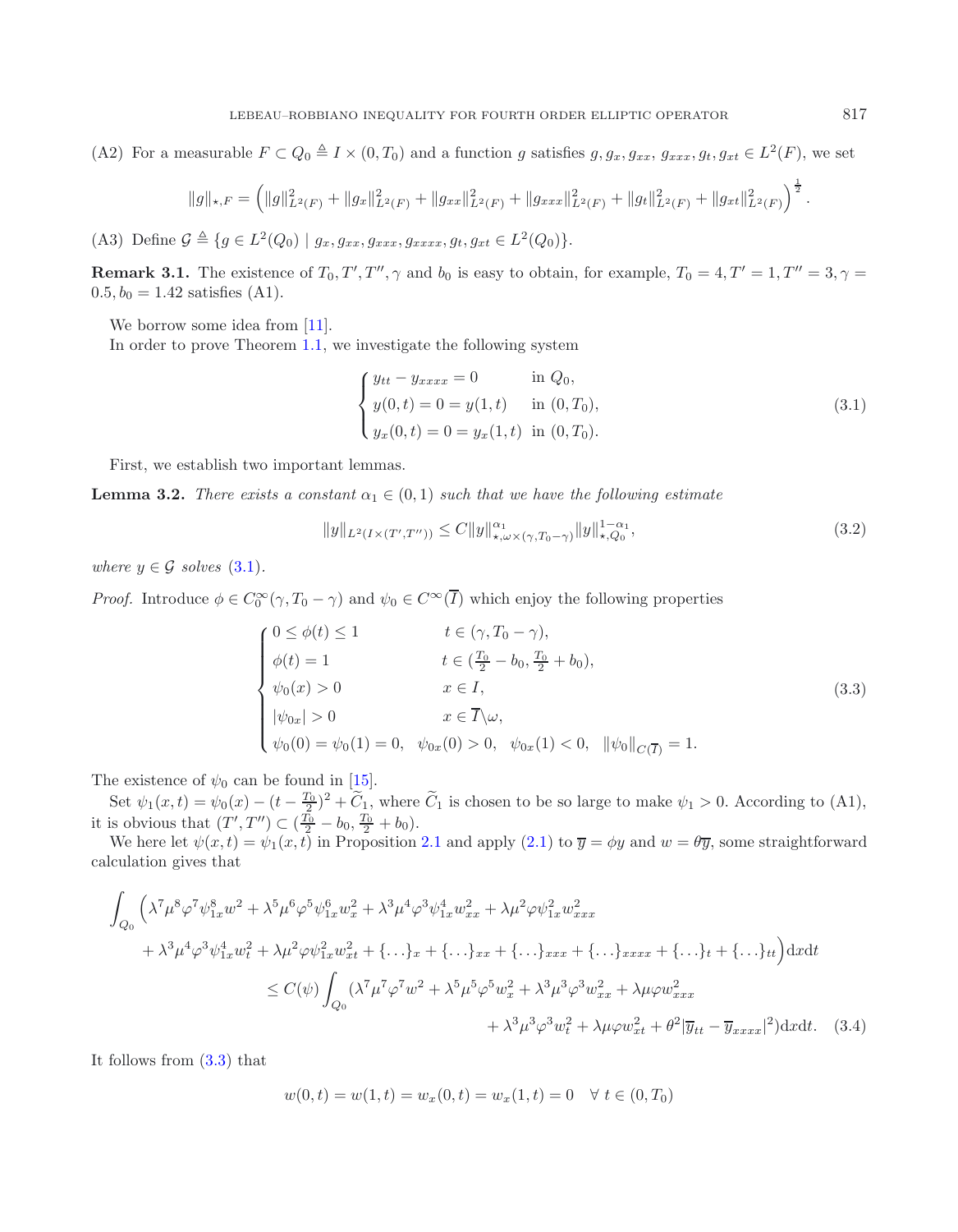and

$$
w(x, 0) = w_t(x, 0) = w(x, T_0) = w_t(x, T_0) = 0 \quad \forall x \in I.
$$

Thus

$$
\int_{Q_0} (\{\ldots\}_t + \{\ldots\}_t) \mathrm{d}x \mathrm{d}t = 0,
$$
\n
$$
\int_{Q_0} (\{\ldots\}_x + \{\ldots\}_x + \{\ldots\}_x x + \{\ldots\}_x x x) \mathrm{d}x \mathrm{d}t = \int_0^{T_0} \left( w_{xx}^2 (-10l_x^3 + 4l_{xxx}) - 8l_{xx} w_{xx} w_{xxx} + w_{xxx}^2 (-2l_x) \right) (\cdot, t) \Big|_0^1 \mathrm{d}t
$$
\n
$$
= V(1) - V(0).
$$
\n(3.5)

If we choose  $\lambda \geq \lambda_0$  with  $\lambda_0$  large enough and note that  $\psi_{0x}(1) < 0$ ,  $\psi_{0x}(0) > 0$ , then it holds that

<span id="page-7-0"></span>
$$
-V(0) \ge 0, V(1) \ge 0,\tag{3.6}
$$

In view of  $(3.4)$ – $(3.6)$ , there holds

$$
\int_{Q_0} \left( \lambda^7 \mu^8 \varphi^7 \psi_{1x}^8 w^2 + \lambda^5 \mu^6 \varphi^5 \psi_{1x}^6 w_x^2 + \lambda^3 \mu^4 \varphi^3 \psi_{1x}^4 w_{xx}^2 + \lambda \mu^2 \varphi \psi_{1x}^2 w_{xxx}^2 + \lambda^3 \mu^4 \varphi^3 \psi_{1x}^4 w_t^2 + \lambda \mu^2 \varphi \psi_{1x}^2 w_{xt}^2 \right) dx dt
$$
  
\n
$$
\leq C(\psi) \int_{Q_0} \left( \lambda^7 \mu^7 \varphi^7 w^2 + \lambda^5 \mu^5 \varphi^5 w_x^2 + \lambda^3 \mu^3 \varphi^3 w_{xx}^2 + \lambda \mu \varphi w_{xxx}^2 + \lambda^2 \mu^2 \psi_{1x}^2 w_{xx}^2 \right) dx dt.
$$
 (3.7)

Set  $Q_0^{\omega} = \omega \times (0, T_0)$ . Recall that  $|\psi_{1x}| > 0$  in  $\overline{I} \setminus \omega$ , it follows that

$$
\int_{Q_0 \setminus Q_0^{\omega}} \left( \lambda^7 \mu^8 \varphi^7 w^2 + \lambda^5 \mu^6 \varphi^5 w_x^2 + \lambda^3 \mu^4 \varphi^3 w_{xx}^2 + \lambda \mu^2 \varphi w_{xxx}^2 + \lambda^3 \mu^4 \varphi^3 w_t^2 + \lambda \mu^2 \varphi w_{xt}^2 \right) dx dt
$$
\n
$$
\leq C_1(\psi) \int_{Q_0} \left( \lambda^7 \mu^7 \varphi^7 w^2 + \lambda^5 \mu^5 \varphi^5 w_x^2 + \lambda^3 \mu^3 \varphi^3 w_{xx}^2 + \lambda \mu \varphi w_{xxx}^2 + \lambda^4 \mu^2 \overline{y}_{tt} - \overline{y}_{xxxx} \right)^2 \right) dx dt,
$$

from which if we choose  $\mu=\mu_0=C_1(\psi)+1,$  then it holds that

$$
\int_{Q_0 \setminus Q_0^{\omega}} \left( \lambda^7 \mu^7 \varphi^7 w^2 + \lambda^5 \mu^5 \varphi^5 w_x^2 + \lambda^3 \mu^3 \varphi^3 w_{xx}^2 + \lambda \mu \varphi w_{xxx}^2 + \lambda^3 \mu^3 \varphi^3 w_t^2 + \lambda \mu \varphi w_{xt}^2 \right) dx dt
$$
  
\n
$$
\leq C_2(\psi) \bigg( \int_{Q_0} \theta^2 |\overline{y}_{tt} - \overline{y}_{xxxx}|^2 dx dt + \int_{Q_0^{\omega}} \left( \lambda^7 \mu^7 \varphi^7 w^2 + \lambda^5 \mu^5 \varphi^5 w_x^2 + \lambda^3 \mu^3 \varphi^3 w_x^2 + \lambda \mu \varphi w_{xt}^2 \right) dx dt \bigg).
$$

Then

$$
\int_{Q_0 \setminus Q_0^{\omega}} \left( \lambda^7 \mu^7 \varphi^7 w^2 + \lambda^5 \mu^5 \varphi^5 w_x^2 + \lambda^3 \mu^3 \varphi^3 w_{xx}^2 + \lambda \mu \varphi w_{xxx}^2 + \lambda^3 \mu^3 \varphi^3 w_t^2 + \lambda \mu \varphi w_{xt}^2 \right) dx dt + \int_{Q_0^{\omega}} \left( \lambda^7 \mu^7 \varphi^7 w^2 + \lambda^5 \mu^5 \varphi^5 w_x^2 + \lambda^3 \mu^3 \varphi^3 w_{xx}^2 + \lambda \mu \varphi w_{xxx}^2 + \lambda^3 \mu^3 \varphi^3 w_t^2 + \lambda \mu \varphi w_{xt}^2 \right) dx dt \n\leq C \Bigg( \int_{Q_0} \theta^2 |\overline{y}_{tt} - \overline{y}_{xxxx}|^2 dx dt + \int_{Q_0^{\omega}} \left( \lambda^7 \mu^7 \varphi^7 w^2 + \lambda^5 \mu^5 \varphi^5 w_x^2 + \lambda^3 \mu^3 \varphi^3 w_t^2 + \lambda \mu \varphi w_{xt}^2 \right) dx dt \Bigg),
$$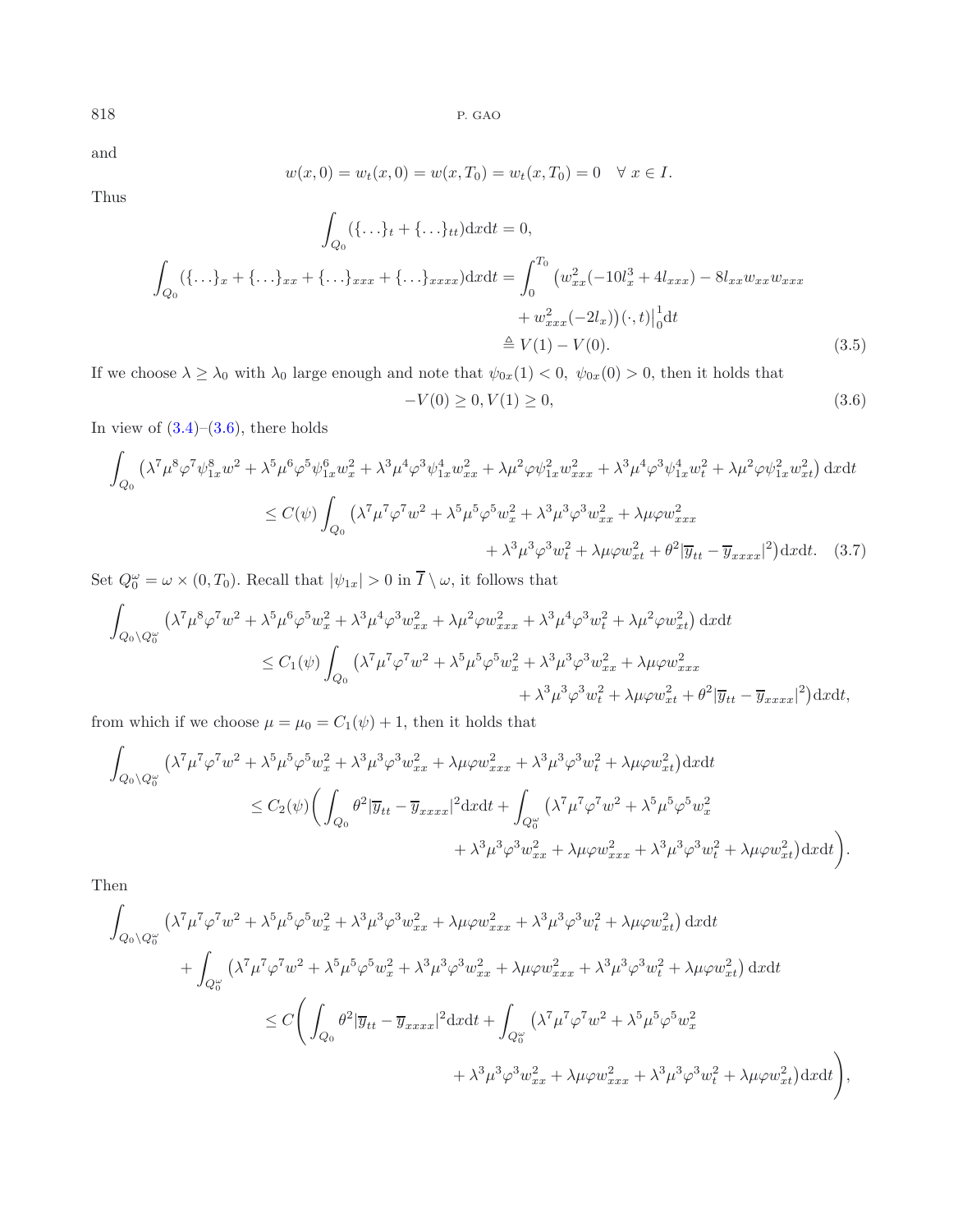and thus

$$
\int_{Q_0} \left( \lambda^7 \mu^7 \varphi^7 w^2 + \lambda^5 \mu^5 \varphi^5 w_x^2 + \lambda^3 \mu^3 \varphi^3 w_{xx}^2 + \lambda \mu \varphi w_{xxx}^2 + \lambda^3 \mu^3 \varphi^3 w_t^2 + \lambda \mu \varphi w_{xt}^2 \right) dx dt
$$
  
\n
$$
\leq C \Bigg( \int_{Q_0} \theta^2 |\overline{y}_{tt} - \overline{y}_{xxxx}|^2 dx dt + \int_{Q_0^{\omega}} \left( \lambda^7 \mu^7 \varphi^7 w^2 + \lambda^5 \mu^5 \varphi^5 w_x^2 + \lambda^3 \mu^3 \varphi^3 w_x^2 + \lambda \mu \varphi w_{xt}^2 \right) dx dt \Bigg),
$$
  
\n
$$
+ \lambda^3 \mu^3 \varphi^3 w_{xx}^2 + \lambda \mu \varphi w_{xxx}^2 + \lambda^3 \mu^3 \varphi^3 w_t^2 + \lambda \mu \varphi w_{xt}^2 \Big) dx dt \Bigg),
$$

from which it holds that

<span id="page-8-0"></span>
$$
\int_{Q_0} (\lambda^7 \varphi^7 w^2 + \lambda^5 \varphi^5 w_x^2 + \lambda^3 \varphi^3 w_{xx}^2 + \lambda \varphi w_{xxx}^2 + \lambda^3 \varphi^3 w_t^2 + \lambda \varphi w_{xt}^2) \, dxdt
$$
\n
$$
\leq C(\mu) \Bigg( \int_{Q_0} \theta^2 |\overline{y}_{tt} - \overline{y}_{xxxx}|^2 dxdt + \int_{Q_0^{\omega}} (\lambda^7 \varphi^7 w^2 + \lambda^5 \varphi^5 w_x^2 + \lambda^4 \varphi^3 w_{xx}^2 + \lambda \varphi w_{xxx}^2 + \lambda \varphi w_{xx}^2 + \lambda \varphi w_{xt}^2) dxdt \Bigg).
$$

Returning w to  $\theta \overline{y}$  ( $\mu = \mu_0$  is now fixed), we can obtain that

$$
\int_{Q_0} \left( \lambda^7 \varphi^7 \theta^2 \overline{y}^2 + \lambda^5 \varphi^5 \theta^2 \overline{y}_x^2 + \lambda^3 \varphi^3 \theta^2 \overline{y}_{xx}^2 + \lambda \varphi \theta^2 \overline{y}_{xxx}^2 + \lambda^3 \varphi^3 \theta^2 \overline{y}_t^2 + \lambda \varphi \theta^2 \overline{y}_{xt}^2 \right) dx dt
$$
\n
$$
\leq C \Bigg( \int_{Q_0} \theta^2 |\overline{y}_{tt} - \overline{y}_{xxx}|^2 dx dt + \int_{Q_0^{\omega}} (\lambda^7 \varphi^7 \theta^2 \overline{y}^2 + \lambda^5 \varphi^5 \theta^2 \overline{y}_x^2 + \lambda^4 \varphi \theta^2 \overline{y}_{xx}^2 + \lambda \varphi \theta^2 \overline{y}_{xx}^2 + \lambda \varphi \theta^2 \overline{y}_{xt}^2) dx dt \Bigg). \quad (3.8)
$$

Taking into account the construction of  $\phi$  and  $\psi_0,$  we have

$$
\int_{Q_0} \left( \lambda^7 \varphi^7 \theta^2 \overline{y}^2 + \lambda^5 \varphi^5 \theta^2 \overline{y}_x^2 + \lambda^3 \varphi^3 \theta^2 \overline{y}_{xx}^2 + \lambda \varphi \theta^2 \overline{y}_{xxx}^2 + \lambda^3 \varphi^3 \theta^2 \overline{y}_t^2 + \lambda \varphi \theta^2 \overline{y}_{xt}^2 \right) dx dt
$$
\n
$$
\geq \int_{Q_0} \lambda^7 \varphi^7 \theta^2 \overline{y}^2
$$
\n
$$
\geq \int_{I \times (T',T'')} \lambda^7 \varphi^7 \theta^2 \overline{y}^2
$$
\n
$$
\geq \lambda^7 e^{7\mu \left( \widetilde{C}_1 - \left( \frac{T_0}{2} - T' \right)^2 \right)} e^{2\lambda e^{\mu \left( \widetilde{C}_1 - \left( \frac{T_0}{2} - T' \right)^2 \right)}} \int_{I \times (T',T'')} y^2 dx dt,
$$
\n
$$
\int_{Q_0^{\omega}} \left( \lambda^7 \varphi^7 \theta^2 \overline{y}^2 + \lambda^5 \varphi^5 \theta^2 \overline{y}_x^2 + \lambda^3 \varphi^3 \theta^2 \overline{y}_{xx}^2 + \lambda \varphi \theta^2 \overline{y}_{xxx}^2 + \lambda^3 \varphi^3 \theta^2 \overline{y}_t^2 + \lambda \varphi \theta^2 \overline{y}_{xt}^2 \right) dx dt
$$
\n
$$
\leq C \lambda^7 e^{7\mu \left( \widetilde{C}_1 + 1 \right)} e^{2\lambda e^{\mu \left( \widetilde{C}_1 + 1 \right)}} \int_{\gamma}^{T_0 - \gamma} \int_{\omega} \left( y^2 + y_x^2 + y_{xx}^2 + y_{xxx}^2 + y_t^2 + y_{xt}^2 \right) dx dt
$$
\n
$$
= C \lambda^7 e^{7\mu \left( \widetilde{C}_1 + 1 \right)} e^{2\lambda e^{\mu \left( \widetilde{C}_1 + 1 \right)}} \|y\|_{\star, \omega \times (\gamma, T_0 - \gamma)}^2
$$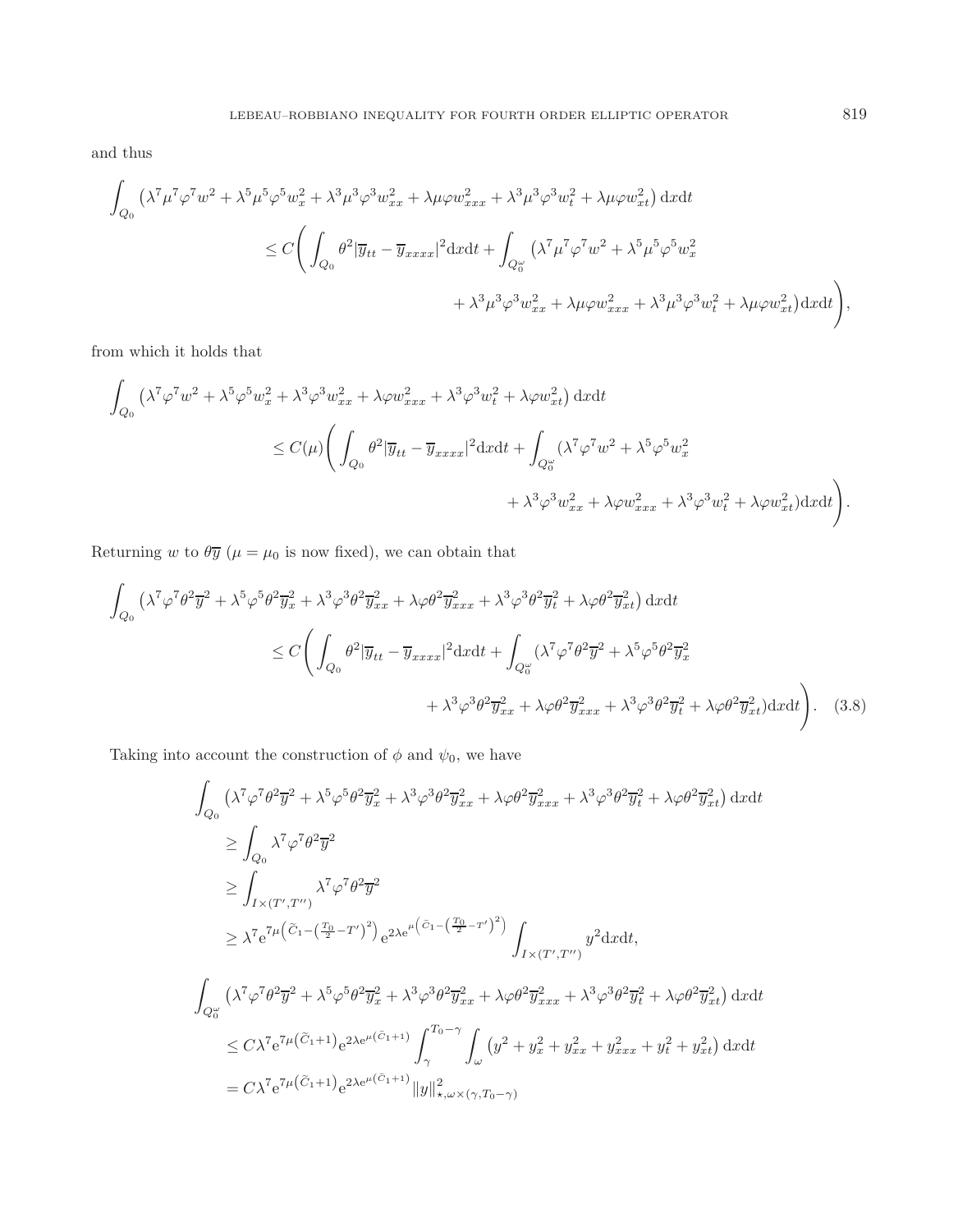and

$$
\int_{Q_0} \theta^2 |\overline{y}_{tt} - \overline{y}_{xxxx}|^2 dxdt = \int_{Q_0} \theta^2 |\phi_{tt} y + 2\phi_t y_t|^2 dxdt = \int_{(0,T_0)\backslash (\frac{T_0}{2} - b_0, \frac{T_0}{2} + b_0)} \int_I \theta^2 |\phi_{tt} y + 2\phi_t y_t|^2 dxdt
$$
  

$$
\leq C e^{2\lambda e^{\mu(1 - b_0^2 + \tilde{C}_1)} ||y||_{\star, Q_0}^2}.
$$

From the above estimates and [\(3.8\)](#page-8-0), we know that

$$
\begin{split} \lambda^{7} e^{7\mu \left(\tilde{C}_{1}-\left(\frac{T_{0}}{2}-T^{\prime}\right)^{2}\right)}e^{2\lambda e^{\mu \left(\tilde{C}_{1}-\left(\frac{T_{0}}{2}-T^{\prime}\right)^{2}\right)}}\|y\|_{L^{2}\left(I\times(T^{\prime},T^{\prime\prime})\right)}^{2}\\ &\leq C\left(e^{2\lambda e^{\mu \left(1-b_{0}^{2}+\tilde{C}_{1}\right)}}\|y\|_{\star,Q_{0}}^{2}+\lambda^{7} e^{7\mu \left(\tilde{C}_{1}+1\right)}e^{2\lambda e^{\mu \left(\tilde{C}_{1}+1\right)}}\|y\|_{\star,\omega\times(\gamma,T_{0}-\gamma)}^{2}\right), \end{split}
$$

namely,

$$
||y||_{L^{2}(I\times(T',T''))}^{2} \leq C \left( \lambda^{-7} e^{2\lambda \left( e^{\mu\left(1-b_{0}^{2}+\tilde{C}_{1}\right)} - e^{\mu\left(\tilde{C}_{1}-\left(\frac{T_{0}}{2}-T'\right)^{2}\right)}\right) - 7\mu\left(\tilde{C}_{1}-\left(\frac{T_{0}}{2}-T'\right)^{2}\right)} ||y||_{\star,Q_{0}}^{2}
$$

$$
+ e^{7\mu\left(1+\left(\frac{T_{0}}{2}-T'\right)^{2}\right)} e^{2\lambda(e^{\mu\left(\tilde{C}_{1}+1\right)} - e^{\mu\left(\tilde{C}_{1}-\left(\frac{T_{0}}{2}-T'\right)^{2}\right)} ||y||_{\star,\omega\times(\gamma,T_{0}-\gamma)}^{2}}\right).
$$
(3.9)

Set

<span id="page-9-1"></span><span id="page-9-0"></span>
$$
\begin{cases} \varepsilon = \lambda^{-7} e^{2\lambda \left(e^{\mu \left(1 - b_0^2 + \tilde{C}_1\right)} - e^{\mu \left(\tilde{C}_1 - \left(\frac{T_0}{2} - T'\right)^2\right)}\right) - 7\mu \left(\tilde{C}_1 - \left(\frac{T_0}{2} - T'\right)^2\right)}, \\ \varepsilon_0 = \lambda_0^{-7} e^{2\lambda_0 \left(e^{\mu \left(1 - b_0^2 + \tilde{C}_1\right)} - e^{\mu \left(\tilde{C}_1 - \left(\frac{T_0}{2} - T'\right)^2\right)}\right) - 7\mu \left(\tilde{C}_1 - \left(\frac{T_0}{2} - T'\right)^2\right)}, \\ k = \frac{e^{\mu \left(\tilde{C}_1 + 1\right) - e^{\mu \left(\tilde{C}_1 - \left(\frac{T_0}{2} - T'\right)^2\right)}}{e^{\mu \left(\tilde{C}_1 - \left(\frac{T_0}{2} - T'\right)^2\right)} - e^{\mu \left(1 - b_0^2 + \tilde{C}_1\right)}}, \end{cases}
$$

where  $\mu = \mu_0$ .

[\(3.9\)](#page-9-0) implies that for any  $\varepsilon\in(0,\varepsilon_0]$  the following inequality holds:

$$
||y||_{L^{2}(I\times(T',T''))} \leq C\left(\varepsilon^{-k}||y||_{\star,\omega\times(\gamma,T_{0}-\gamma)}+\varepsilon||y||_{\star,Q_{0}}\right).
$$
\n(3.10)

Therefore,  $(3.10)$  holds for all  $\varepsilon > 0$ . Further, if we let

$$
\alpha_1 = \frac{1}{1+k}, \quad \varepsilon = \left(\frac{\|y\|_{\star,\omega \times (\frac{T_0}{2} - b, \frac{T_0}{2} + b)}}{\|y\|_{\star,Q_0}}\right)^{\alpha_1},
$$

 $(3.10)$  implies  $(3.2)$ .

<span id="page-9-2"></span>**Lemma 3.3.** *There exists a constant*  $\alpha_2 \in (0,1)$  *such that we have the following estimate* 

$$
||y||_{\star,\omega\times(\gamma,T_0-\gamma)} \leq C \left( ||y_t(0)||_{L^2(\omega)} + ||y(0)||_{H^3(\omega)} \right)^{\alpha_2} ||y||_{\star,Q_0}^{1-\alpha_2},\tag{3.11}
$$

*where*  $y \in \mathcal{G}$  *solves* [\(3.1\)](#page-6-0)*.*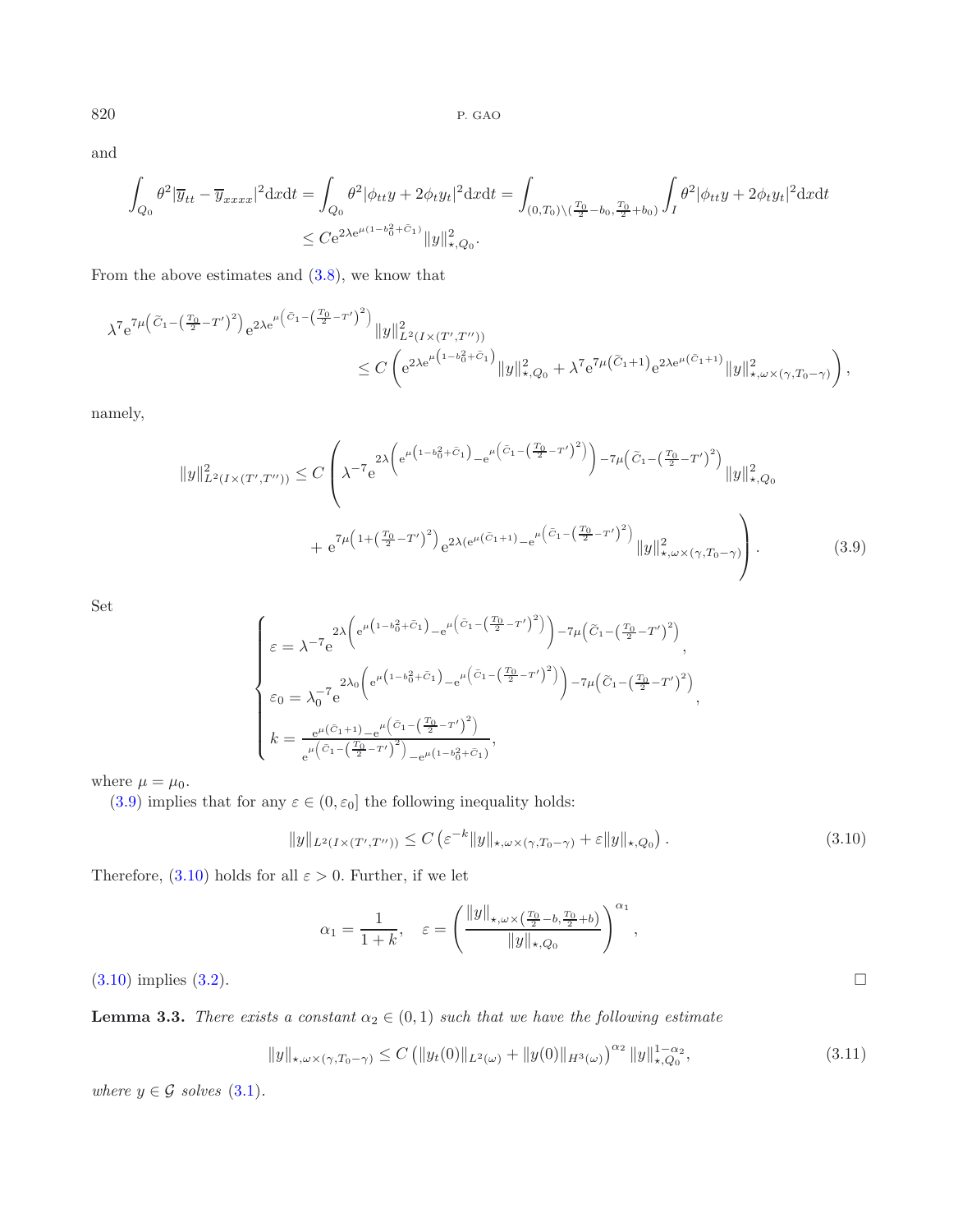*Proof.* Since  $\omega$  is a nonempty open set, there exists an interval  $\omega_0 \subset \omega$ . Set  $a = \inf \omega_0, b = \sup \omega_0$ . We introduce the set

$$
N(\tau) = \{(x, t) \mid x \in (a + \tau, b - \tau), t \in (0, T_0 - \tau)\}.
$$

Let  $\tau_i$   $(i = 1, 2, 3)$  be such that  $0 < \tau_3 < \tau_2 < \tau_1 < \min\{\frac{b-a}{2}, T_0\}$ , thus  $N(\tau_1) \subset N(\tau_2) \subset N(\tau_3) \subset \omega_0 \times (0, T_0)$ . We take a function  $h = h(x)$  such that

<span id="page-10-0"></span>
$$
h(x) = \begin{cases} \frac{2}{b-a} \left( x - \frac{a+b}{2} \right) + 1 & x \in \left( a, \frac{a+b}{2} \right), \\ \frac{2}{a-b} \left( x - \frac{a+b}{2} \right) + 1 & x \in \left[ \frac{a+b}{2}, b \right). \end{cases}
$$
 (3.12)

Let  $\chi \in C^{\infty}(N(\tau_3))$  with the properties

$$
\begin{cases}\n0 \le \chi \le 1 & (x, t) \in N(\tau_3) \\
\chi \equiv 1 & (x, t) \in N(\tau_2) \\
\chi \equiv 0 & (x, t) \in N(\tau_3) \cap U(\partial N(\tau_3) \setminus \omega_0 \times \{0\})\n\end{cases}
$$

where  $U(\partial N(\tau_3)\setminus\omega_0\times\{0\})$  is a neighborhood of  $\partial N(\tau_3)\setminus\omega_0\times\{0\}$ , which is very small. **Step 1.** We shall prove that there exists a constant  $\beta_1 \in (0,1)$  such that

$$
||y||_{\star, N(\tau_1)} \le C \left( ||y_t(0)||_{L^2(\omega)} + ||y(0)||_{H^3(\omega)} \right)^{\beta_1} ||y||_{\star, Q_0}^{1-\beta_1}.
$$
\n(3.13)

In order to prove [\(3.13\)](#page-10-0), set  $\psi_2(x,t) = h(x)$ . We here let  $\psi(x,t) = \psi_2(x,t)$  in Proposition [2.1.](#page-2-0) Since h is piecewise smooth in  $N(\tau_3)$ , *i.e.* h is smooth in  $(a + \tau_3, \frac{a+b}{2}) \times (0, T_0 - \tau_3)$  and  $(\frac{a+b}{2}, b - \tau_3) \times (0, T_0 - \tau_3)$ , we can apply [\(2.1\)](#page-2-2) to  $\tilde{y} = \chi y$  and  $u = \theta \tilde{y}$  in  $(a + \tau_3, \frac{a+b}{2}) \times (0, T_0 - \tau_3)$  and  $(\frac{a+b}{2}, b-\tau_3) \times (0, T_0 - \tau_3)$ , respectively and then add the two estimates together to obtain that

$$
\int_{N(\tau_3)} \left( \lambda^7 \mu^8 \varphi^7 u^2 + \lambda^5 \mu^6 \varphi^5 u_x^2 + \lambda^3 \mu^4 \varphi^3 u_{xx}^2 + \lambda \mu^2 \varphi u_{xxx}^2 + \lambda^3 \mu^4 \varphi^3 u_t^2 + \lambda \mu^2 \varphi u_{xt}^2 \right) dx dt
$$
\n
$$
\leq C \int_{N(\tau_3)} (\theta^2 |\tilde{y}_{tt} - \tilde{y}_{xxxx}|^2 - \{\dots\}_x - \{\dots\}_{xxx} - \{\dots\}_{xxxx} - \{\dots\}_{xxxx} - \{\dots\}_t - \{\dots\}_t) dx dt,
$$

where  $\mu$  is large enough with respect to  $C(\psi_2)$ .

Taking into the construction of  $\psi_2$  and  $\chi$ , we have

$$
\int_{N(\tau_{3})} (\lambda^{7} \mu^{8} \varphi^{7} u^{2} + \lambda^{5} \mu^{6} \varphi^{5} u_{x}^{2} + \lambda^{3} \mu^{4} \varphi^{3} u_{xx}^{2} + \lambda \mu^{2} \varphi u_{xxx}^{2} + \lambda^{3} \mu^{4} \varphi^{3} u_{t}^{2} + \lambda \mu^{2} \varphi u_{xt}^{2}) \, dxdt
$$
\n
$$
\geq \int_{N(\tau_{1})} (\lambda^{7} \mu^{8} \varphi^{7} u^{2} + \lambda^{5} \mu^{6} \varphi^{5} u_{x}^{2} + \lambda^{3} \mu^{4} \varphi^{3} u_{xx}^{2} + \lambda \mu^{2} \varphi u_{xxx}^{2} + \lambda \mu^{2} \varphi u_{xt}^{2}) \, dxdt
$$
\n
$$
\geq C \int_{N(\tau_{1})} (\lambda^{7} \mu^{8} \varphi^{7} \theta^{2} \tilde{y}^{2} + \lambda^{5} \mu^{6} \varphi^{5} \theta^{2} \tilde{y}_{x}^{2} + \lambda^{3} \mu^{4} \varphi^{3} \theta^{2} \tilde{y}_{xx}^{2} + \lambda \mu^{2} \varphi \theta^{2} \tilde{y}_{xx}^{2} + \lambda^{3} \mu^{4} \varphi^{3} \theta^{2} \tilde{y}_{t}^{2} + \lambda \mu^{2} \varphi \theta^{2} \tilde{y}_{xt}^{2}) \, dxdt
$$
\n
$$
= C \int_{N(\tau_{1})} (\lambda^{7} \mu^{8} \varphi^{7} \theta^{2} y^{2} + \lambda^{5} \mu^{6} \varphi^{5} \theta^{2} y_{x}^{2} + \lambda^{3} \mu^{4} \varphi^{3} \theta^{2} y_{xxx}^{2} + \lambda^{3} \mu^{4} \varphi^{3} \theta^{2} y_{t}^{2} + \lambda \mu^{2} \varphi \theta^{2} y_{xt}^{2}) \, dxdt
$$
\n
$$
\geq C \int_{N(\tau_{1})} \lambda \mu^{2} \varphi \theta^{2} (y^{2} + y_{x}^{2} + y_{xx}^{2} + y_{xxx}^{2} + y_{xt}^{2}) \, dxdt
$$
\n
$$
\geq C \lambda \mu^{2} e^{h(a + \tau_{1})\mu} e^{2\lambda
$$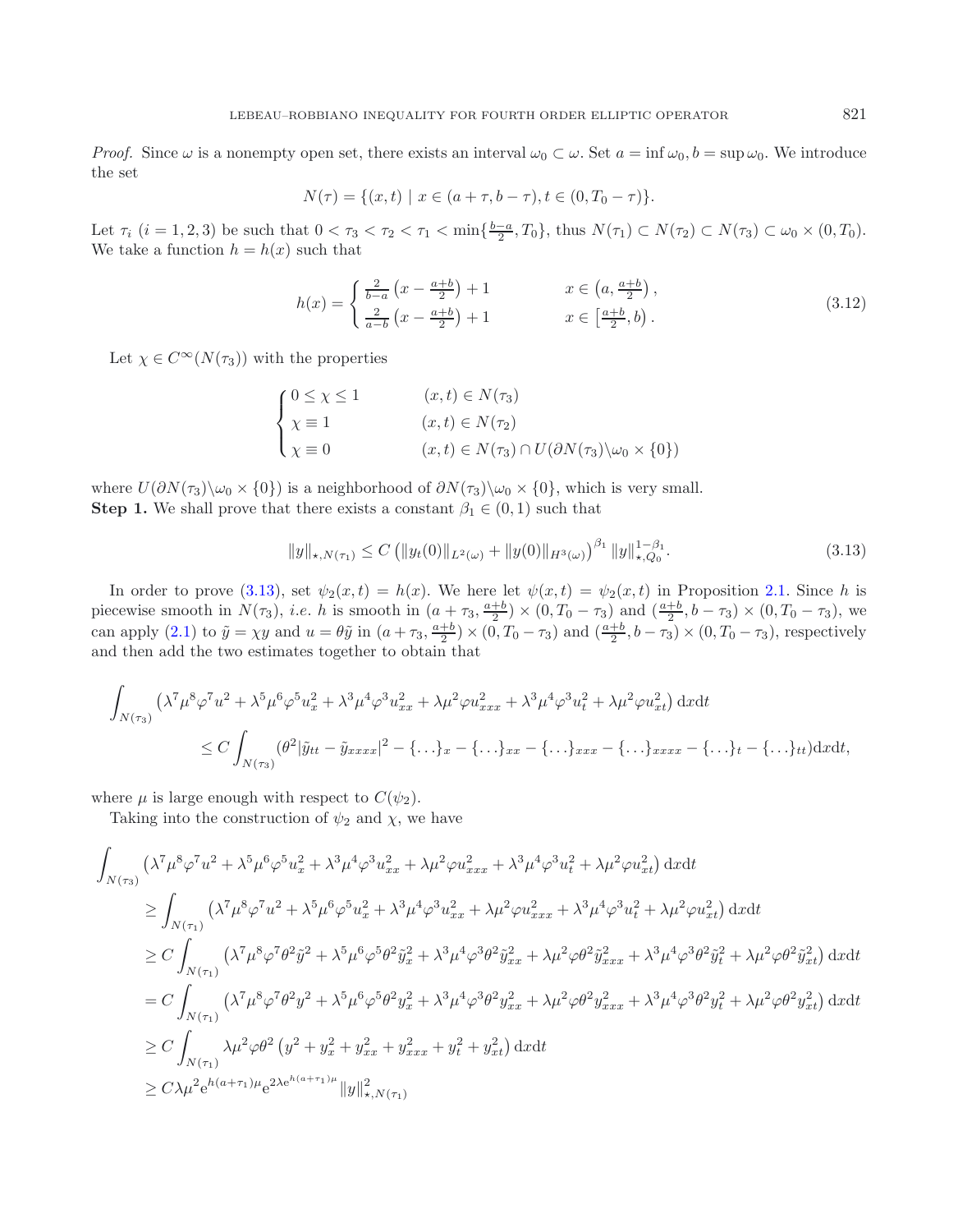and

$$
\int_{N(\tau_3)} (-\{\dots\}_x - \{\dots\}_x - \{\dots\}_x x - \{\dots\}_x x x - \{\dots\}_t - \{\dots\}_t) \,dxdt
$$
\n
$$
= \int_{N(\tau_3)} (-\{\dots\}_t - \{\dots\}_t) \,dxdt
$$
\n
$$
= \int_{a+\tau_3} (-\{\dots\}_t - \{\dots\}_t) \,dxdt
$$
\n
$$
= \int_{a+\tau_3}^{b-\tau_3} ((B_2 u_t u_x)(x, 0) + (B_4 u_t u_{xxx})(x, 0) + (b u_t u_{xx})(x, 0) + (au u_t)(x, 0)) \,dx
$$
\n
$$
\leq C \int_{\omega_0} (\lambda^3 \mu^3 (\varphi^3 u_t^2) (x, 0) + \lambda^3 \mu^3 (\varphi^3 u_x^2) (x, 0) + \lambda^{-1} \mu^{-1} (\varphi^{-1} u_{xxx}^2) (x, 0)
$$
\n
$$
+ \lambda^{-1} \mu (\varphi^{-1} u_{xx}^2) (x, 0) + \lambda^3 \mu^5 (\varphi^3 u^2) (x, 0) \,dxd
$$
\n
$$
\leq C \lambda^3 \mu^5 e^{3\mu} e^{2\lambda e^{\mu}} \int_{\omega_0} (y_t^2 (x, 0) + y_x^2 (x, 0) + y_{xxx}^2 (x, 0) + y_{xx}^2 (x, 0) + y^2 (x, 0)) \,dx
$$
\n
$$
\leq C \lambda^3 \mu^5 e^{3\mu} e^{2\lambda e^{\mu}} (\|y_t(0)\|_{L^2(\omega)}^2 + \|y(0)\|_{L^2(\omega)}^2 + \|y_x(0)\|_{L^2(\omega)}^2 + \|y_{xx}(0)\|_{L^2(\omega)}^2 + \|y_{xxx}(0)\|_{L^2(\omega)}^2 + \|y_{xxx}(0)\|_{L^2(\omega)}^2 + \|y_{xxx}(0)\|_{L^2(\omega)}^2 + \|y_{xxx}(0)\|_{L^2(\omega)}^2 + \|y_{xxx}(0)\|_{L^2(\omega)}^2 + \|y_{xxx}(0)\|_{L^2(\omega)}^2 + \|y_{xxx}(0)\|_{L^2(\omega)}^2 + \|y_{xxx}(0)\|_{L^2(\omega)}^2 + \|y_{xxx}(0)\|_{L^2(\omega)}
$$

Noting that  $\tilde{y}$  solves

$$
\tilde{y}_{tt} - \tilde{y}_{xxxx} = y(\chi_{tt} - \chi_{xxxx}) + 2y_t\chi_t - 4y_x\chi_{xxx} - 6y_{xx}\chi_{xx} - 4y_{xxx}\chi_x,
$$

this leads to

$$
\int_{N(\tau_3)} \theta^2 |\tilde{y}_{tt} - \tilde{y}_{xxxx}|^2 dxdt = \int_{N(\tau_3)} \theta^2 |y(\chi_{tt} - \chi_{xxxx}) + 2y_t \chi_t - 4y_x \chi_{xxx} - 6y_{xx} \chi_{xx} - 4y_{xxx} \chi_x|^2 dxdt
$$
\n
$$
= \int_{N(\tau_3)\backslash N(\tau_2)} \theta^2 |y(\chi_{tt} - \chi_{xxxx}) + 2y_t \chi_t - 4y_x \chi_{xxx} - 6y_{xx} \chi_{xx} - 4y_{xxx} \chi_x|^2 dxdt
$$
\n
$$
\leq C e^{2\lambda e^{h(a+\tau_2)\mu}} \int_{N(\tau_3)\backslash N(\tau_2)} (y^2 + y_t^2 + y_x^2 + y_{xx}^2 + y_{xxx}^2) dxdt
$$
\n
$$
\leq C e^{2\lambda e^{h(a+\tau_2)\mu}} \int_{N(\tau_3)} (y^2 + y_t^2 + y_x^2 + y_{xx}^2 + y_{xxx}^2) dxdt
$$
\n
$$
= C e^{2\lambda e^{h(a+\tau_2)\mu}} ||y||_{\star, N(\tau_3)}^2.
$$

From the above estimates, we conclude that

$$
\lambda \mu^2 e^{h(a+\tau_1)\mu} e^{2\lambda e^{h(a+\tau_1)\mu}} \|y\|_{\star, N(\tau_1)}^2 \leq C \left( \lambda^3 \mu^5 e^{3\mu} e^{2\lambda e^{\mu}} (\|y_t(0)\|_{L^2(\omega)}^2 + \|y(0)\|_{H^3(\omega)}^2) + e^{2\lambda e^{h(a+\tau_2)\mu}} \|y\|_{\star, N(\tau_3)}^2 \right),
$$

namely,

$$
||y||_{\star,N(\tau_1)}^2 \leq C\left(\lambda^2 \mu^3 e^{3\mu - h(a+\tau_1)\mu} e^{2\lambda \left(e^{\mu} - e^{h(a+\tau_1)\mu}\right)} \left(||y_t(0)||_{L^2(\omega)}^2 + ||y(0)||_{H^3(\omega)}^2\right) + \lambda^{-1} \mu^{-2} e^{-h(a+\tau_1)\mu} e^{2\lambda \left(e^{h(a+\tau_2)\mu} - e^{h(a+\tau_1)\mu}\right)} ||y||_{\star,N(\tau_3)}^2\right).
$$

Set

$$
\begin{cases} \varepsilon = \lambda^{-1} \mu^{-2} e^{-h(a+\tau_1)\mu} e^{2\lambda \left(e^{h(a+\tau_2)\mu} - e^{h(a+\tau_1)\mu}\right)}, \\ \varepsilon_0 = \lambda_0^{-1} \mu^{-2} e^{-h(a+\tau_1)\mu} e^{2\lambda_0 \left(e^{h(a+\tau_2)\mu} - e^{h(a+\tau_1)\mu}\right)}, \\ k = \frac{e^{\mu} - e^{h(a+\tau_1)\mu}}{e^{h(a+\tau_1)\mu} - e^{h(a+\tau_2)\mu}}. \end{cases}
$$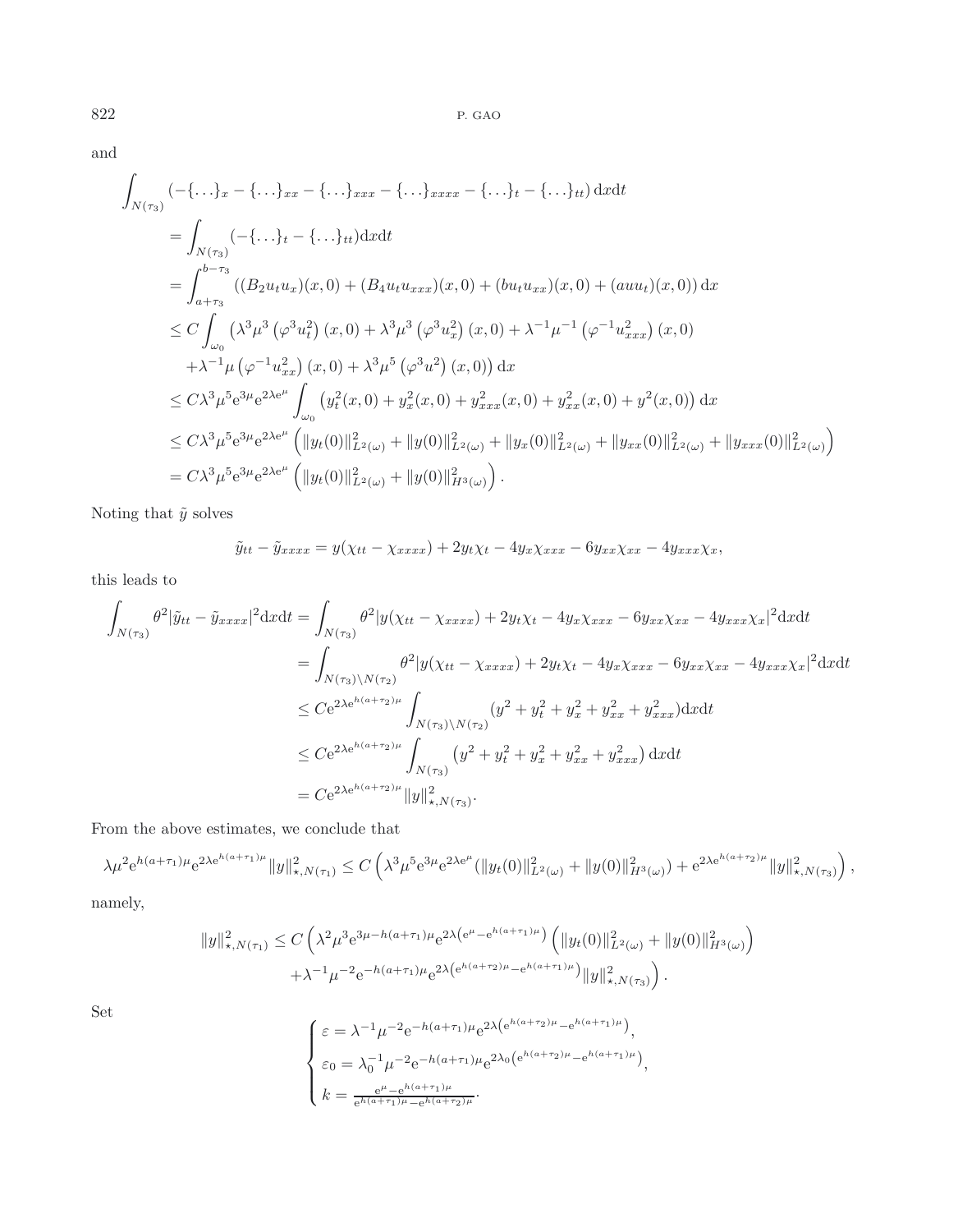It is clear that  $1 > h(a + \tau_1) > h(a + \tau_2)$ , therefore, we can choose  $\mu$  large enough such that  $k > 2$ . Then for any  $\varepsilon \in (0, \varepsilon_0]$  the following inequality holds:

<span id="page-12-0"></span>
$$
||y||_{\star, N(\tau_1)} \leq C\varepsilon ||y||_{\star, Q_0} + C\varepsilon^{-k} \left( ||y_t(0)||_{L^2(\omega)} + ||y(0)||_{H^3(\omega)} \right). \tag{3.14}
$$

Therefore,  $(3.14)$  holds for all  $\varepsilon > 0$ . Further, if we let

$$
\beta_1 = \frac{1}{1+k}, \varepsilon = \left(\frac{\|y_t(0)\|_{L^2(\omega)} + \|y(0)\|_{H^3(\omega)}}{\|y\|_{\star, Q_0}}\right)^{\beta_1},
$$

[\(3.13\)](#page-10-0) follows immediately from [\(3.14\)](#page-12-0).

There must be some open ball  $B \subset N(\tau_1)$ , it is easy to see that

$$
||y||_{\star,B} \leq C \left( ||y_t(0)||_{L^2(\omega)} + ||y(0)||_{H^3(\omega)} \right)^{\beta_1} ||y||_{\star,Q_0}^{1-\beta_1}.
$$

**Step 2.** We shall prove that there exists a constant  $\beta_2 \in (0,1)$  such that

$$
||y||_{\star,\omega\times(\gamma,T_0-\gamma)} \leq C||y||_{\star,B}^{\beta_2}||y||_{\star,Q_0}^{1-\beta_2}.
$$

Indeed, let  $B_i$ ,  $i = 1, 2, 3$  be three open balls with the properties  $B_1 \subset\subset B_2 \subset\subset B_3 \subset\subset Q_0$ . Take  $\eta \in C_0^{\infty}(Q_0)$ be valued in  $(0, 1)$  and  $\eta \equiv 1$  in  $B_3$ .

Set

$$
\psi_3(x,t) = (x - x_0)^2 - \tilde{C}_2 \left( t - \frac{T_0}{2} \right)^2 + \tilde{C}_3,
$$
  
\n
$$
r_1 = \sup_{(x,t) \in B_1} (|x - x_0|^2 + |t - t_0|^2)^{\frac{1}{2}},
$$
  
\n
$$
r_2 = \sup_{(x,t) \in B_2} |t - t_0|,
$$
  
\n
$$
r_3 = \inf_{(x,t) \in Q_0 \setminus B_3} |t - t_0|,
$$
  
\n
$$
r_{Q_0} = \sup_{(x,t) \in Q_0 \setminus B_3} |x - x_0|,
$$

where  $(x_0, t_0)$  is the center of  $B_1$  and  $C_2$ ,  $C_3$  are large enough such that  $C_2(r_3^2 - r_2^2) \ge r_{Q_0}^2$  and  $\psi_3 \ge 0$ . We here let  $\psi(x,t) = \psi_3(x,t)$  in Proposition [2.1](#page-2-0) and apply  $(2.1)$  to  $\hat{y} = \eta y$  and  $z = \theta \hat{y}$ , then it follows that

$$
\int_{Q_{0}} \left( \lambda^{3} \mu^{4} \varphi^{3} \psi_{3x}^{4} z_{t}^{2} + \lambda^{7} \mu^{8} \varphi^{7} \psi_{3x}^{8} z^{2} + \lambda^{5} \mu^{6} \varphi^{5} \psi_{3x}^{8} z_{x}^{2} + \lambda^{3} \mu^{4} \varphi^{3} \psi_{3x}^{4} z_{xx}^{2} + \lambda \mu^{2} \varphi \psi_{3x}^{2} z_{xxx}^{2} + \lambda \mu^{2} \varphi \psi_{3x}^{2} z_{xt}^{2} \right) dx dt
$$
  

$$
\leq C \Bigg( \int_{Q_{0}} \theta^{2} |\hat{y}_{tt} - \hat{y}_{xxxx}|^{2} dx dt + \int_{Q_{0}} \left( \lambda^{3} \mu^{3} \varphi^{3} z_{t}^{2} + \lambda^{7} \mu^{7} \varphi^{7} z^{2} + \lambda^{5} \mu^{5} \varphi^{5} z_{x}^{2} + \lambda^{3} \mu^{3} \varphi^{3} z_{xx}^{2} + \lambda \mu \varphi z_{xxx}^{2} + \lambda \mu \varphi z_{xt}^{2} \right) dx dt \Bigg).
$$

By the same argument as in the proof of Lemma [3.2,](#page-6-4) there exists  $\mu_1 > 0$  such that for  $\mu \ge \mu_1$ , we have

$$
\int_{Q_0} \left(\lambda^3 \mu^3 \varphi^3 z_t^2 + \lambda^7 \mu^7 \varphi^7 z^2 + \lambda^5 \mu^5 \varphi^5 z_x^2 + \lambda^3 \mu^3 \varphi^3 z_{xx}^2 + \lambda \mu \varphi z_{xxx}^2 + \lambda \mu \varphi z_{xt}^2 \right) dx dt
$$
\n
$$
\leq C \Bigg( \int_{Q_0} \theta^2 |\hat{y}_{tt} - \hat{y}_{xxxx}|^2 dx dt + \int_{B_1} \left(\lambda^3 \mu^3 \varphi^3 z_t^2 + \lambda^7 \mu^7 \varphi^7 z^2 + \lambda^5 \mu^5 \varphi^5 z_x^2 + \lambda^3 \mu^3 \varphi^3 z_{xx}^2 + \lambda \mu \varphi z_{xxx}^2 + \lambda \mu \varphi z_{xt}^2 \right) dx dt \Bigg).
$$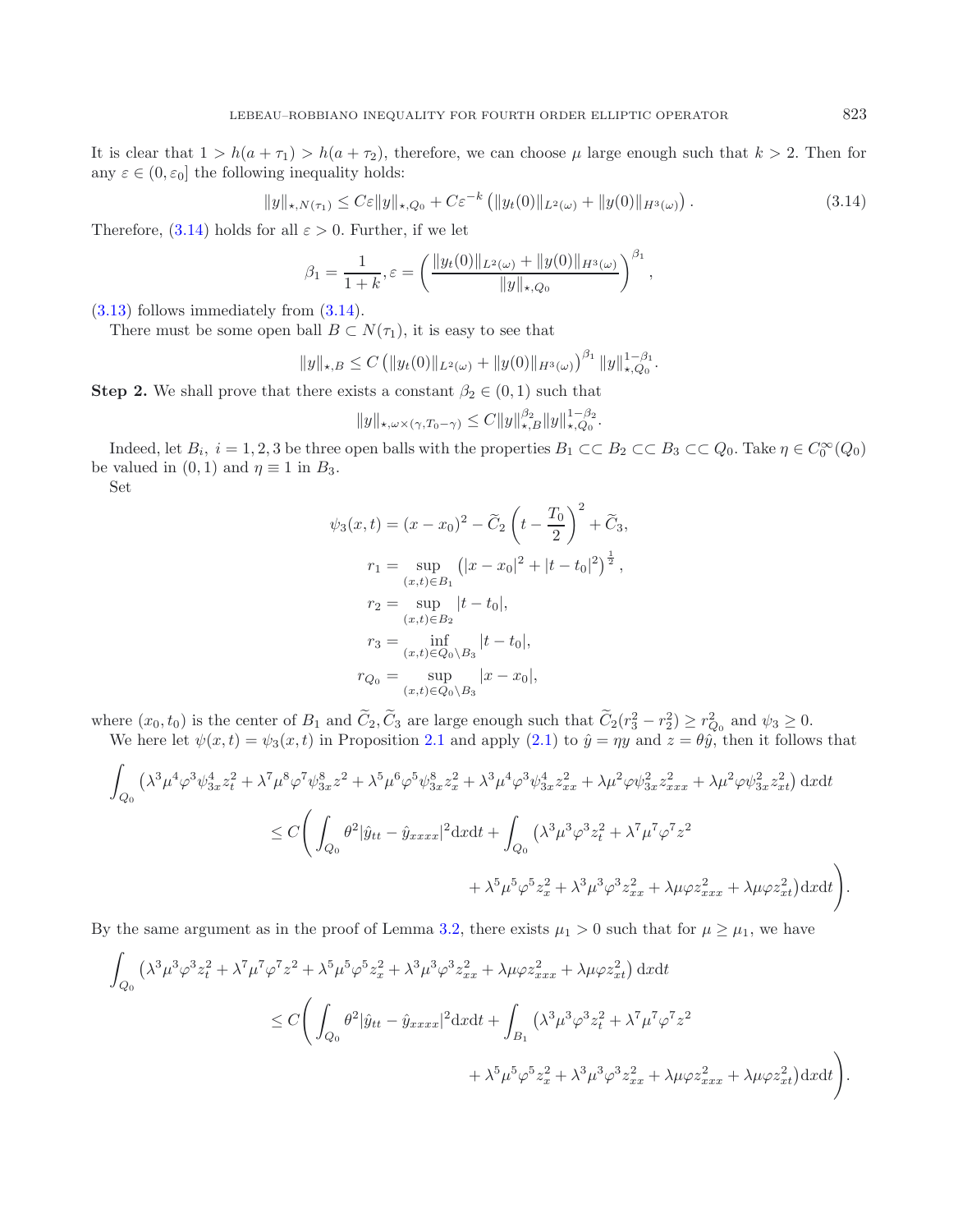Taking into account the construction of  $\psi_3$ , we have

$$
\int_{Q_0} \left( \lambda^3 \mu^3 \varphi^3 z_t^2 + \lambda^7 \mu^7 \varphi^7 z^2 + \lambda^5 \mu^5 \varphi^5 z_x^2 + \lambda^3 \mu^3 \varphi^3 z_{xx}^2 + \lambda \mu \varphi z_{xxx}^2 + \lambda \mu \varphi z_{xt}^2 \right) dx dt
$$
\n
$$
\geq C \int_{Q_0} \left( \lambda^3 \mu^3 \varphi^3 \theta^2 \hat{y}_t^2 + \lambda^7 \mu^7 \varphi^7 \theta^2 \hat{y}^2 + \lambda^5 \mu^5 \varphi^5 \theta^2 \hat{y}_x^2 + \lambda^3 \mu^3 \varphi^3 \theta^2 \hat{y}_{xx}^2 + \lambda \mu \varphi \theta^2 \hat{y}_{xxx}^2 + \lambda \mu \varphi \theta^2 \hat{y}_{xt}^2 \right) dx dt
$$
\n
$$
\geq C \int_{B_2} \left( \lambda^3 \mu^3 \varphi^3 \theta^2 y_t^2 + \lambda^7 \mu^7 \varphi^7 \theta^2 y^2 + \lambda^5 \mu^5 \varphi^5 \theta^2 y_x^2 + \lambda^3 \mu^3 \varphi^3 \theta^2 y_{xx}^2 + \lambda \mu \varphi \theta^2 y_{xxx}^2 + \lambda \mu \varphi \theta^2 y_{xt}^2 \right) dx dt
$$
\n
$$
\geq C \lambda \mu e^{\mu \left( \tilde{C}_3 - \tilde{C}_2 r_2^2 \right)} e^{2\lambda e^{\mu \left( \tilde{C}_3 - \tilde{C}_2 r_2^2 \right)}} \int_{B_2} \left( y_t^2 + y^2 + y_x^2 + y_{xx}^2 + y_{xxx}^2 + y_{xt}^2 \right) dx dt
$$
\n
$$
= C \lambda \mu e^{\mu \left( \tilde{C}_3 - \tilde{C}_2 r_2^2 \right)} e^{2\lambda e^{\mu \left( \tilde{C}_3 - \tilde{C}_2 r_2^2 \right)}} \|y\|_{\star, B_2}^2
$$

and

$$
\int_{B_1} \left( \lambda^3 \mu^3 \varphi^3 z_t^2 + \lambda^7 \mu^7 \varphi^7 z^2 + \lambda^5 \mu^5 \varphi^5 z_x^2 + \lambda^3 \mu^3 \varphi^3 z_{xx}^2 + \lambda \mu \varphi z_{xxx}^2 + \lambda \mu \varphi z_{xt}^2 \right) dx dt
$$
\n
$$
\leq C \int_{B_1} \left( \lambda^3 \mu^3 \varphi^3 \theta^2 y_t^2 + \lambda^7 \mu^7 \varphi^7 \theta^2 y^2 + \lambda^5 \mu^5 \varphi^5 \theta^2 y_x^2 + \lambda^3 \mu^3 \varphi^3 \theta^2 y_{xx}^2 + \lambda \mu \varphi \theta^2 y_{xxx}^2 + \lambda \mu \varphi \theta^2 y_{xt}^2 \right) dx dt
$$
\n
$$
\leq C \lambda^7 \mu^7 e^{7\mu \left( r_1^2 + \tilde{C}_3 \right)} e^{2\lambda e^{\mu \left( r_1^2 + \tilde{C}_3 \right)}} \int_{B_1} \left( y_t^2 + y^2 + y_x^2 + y_{xx}^2 + y_{xxx}^2 + y_{xt}^2 \right) dx dt
$$
\n
$$
= C \lambda^7 \mu^7 e^{7\mu \left( r_1^2 + \tilde{C}_3 \right)} e^{2\lambda e^{\mu \left( r_1^2 + \tilde{C}_3 \right)}} \|y\|_{\star, B_1}^2.
$$

Noting that  $\hat{y}$  solves

$$
\hat{y}_{tt} - \hat{y}_{xxxx} = y(\eta_{tt} - \eta_{xxxx}) + y_t \cdot 2\eta_t - y_x \cdot 4\eta_{xxx} - y_{xx} \cdot 6\eta_{xx} - y_{xxx} \cdot 4\eta_x,
$$

we have

$$
\int_{Q_0} \theta^2 |\hat{y}_{tt} - \hat{y}_{xxxx}|^2 \, dx dt \le \int_{Q_0} \theta^2 |y(\eta_{tt} - \eta_{xxxx}) + y_t \cdot 2\eta_t - y_x \cdot 4\eta_{xxx} - y_{xx} \cdot 6\eta_{xx} - y_{xxx} \cdot 4\eta_x|^2 \, dx dt
$$
\n
$$
= \int_{Q_0 \setminus B_3} \theta^2 |y(\eta_{tt} - \eta_{xxxx}) + y_t \cdot 2\eta_t - y_x \cdot 4\eta_{xxx} - y_{xx} \cdot 6\eta_{xx} - y_{xxx} \cdot 4\eta_x|^2 \, dx dt
$$
\n
$$
\le C e^{2\lambda e^{\mu(r_{Q_0}^2 - \tilde{C}_2 r_3^2 + \tilde{C}_3)}} ||y||_{\star, Q_0}^2.
$$

From the above estimates, we know that

$$
\lambda\mu{\rm e}^{\mu\left(\tilde{C}_{3}-\tilde{C}_{2}r_{2}^{2}\right)}{\rm e}^{2\lambda{\rm e}^{\mu\left(\tilde{C}_{3}-\tilde{C}_{2}r_{2}^{2}\right)}}\|y\|_{\star,B_{2}}^{2}\leq C\left({\rm e}^{2\lambda{\rm e}^{\mu\left(r_{Q_{0}}^{2}-\tilde{C}_{2}r_{3}^{2}+\tilde{C}_{3}\right)}}\|y\|_{\star,Q_{0}}^{2}+\lambda^{7}\mu^{7}{\rm e}^{7\mu\left(r_{1}^{2}+\tilde{C}_{3}\right)}{\rm e}^{2\lambda{\rm e}^{\mu\left(r_{1}^{2}+\tilde{C}_{3}\right)}}\|y\|_{\star,B_{1}}^{2}\right),
$$

namely,

$$
||y||_{\star,B_2}^2 \leq C \left( \lambda^{-1} \mu^{-1} e^{-\left( \widetilde{C}_3 - \widetilde{C}_2 r_2^2 \right) \mu} e^{2\lambda \left( e^{\mu \left( r_{Q_0}^2 - \widetilde{C}_2 r_3^2 + \widetilde{C}_3 \right)} - e^{\mu \left( \widetilde{C}_3 - \widetilde{C}_2 r_2^2 \right)} \right)} ||y||_{\star,Q_0}^2 + \lambda^6 \mu^6 e^{7\mu \left( r_1^2 + \widetilde{C}_3 \right) - \mu \left( \widetilde{C}_3 - \widetilde{C}_2 r_2^2 \right)} e^{2\lambda \left( e^{\mu \left( r_1^2 + \widetilde{C}_3 \right)} - e^{\mu \left( \widetilde{C}_3 - \widetilde{C}_2 r_2^2 \right)} \right)} ||y||_{\star,B_1}^2 \right).
$$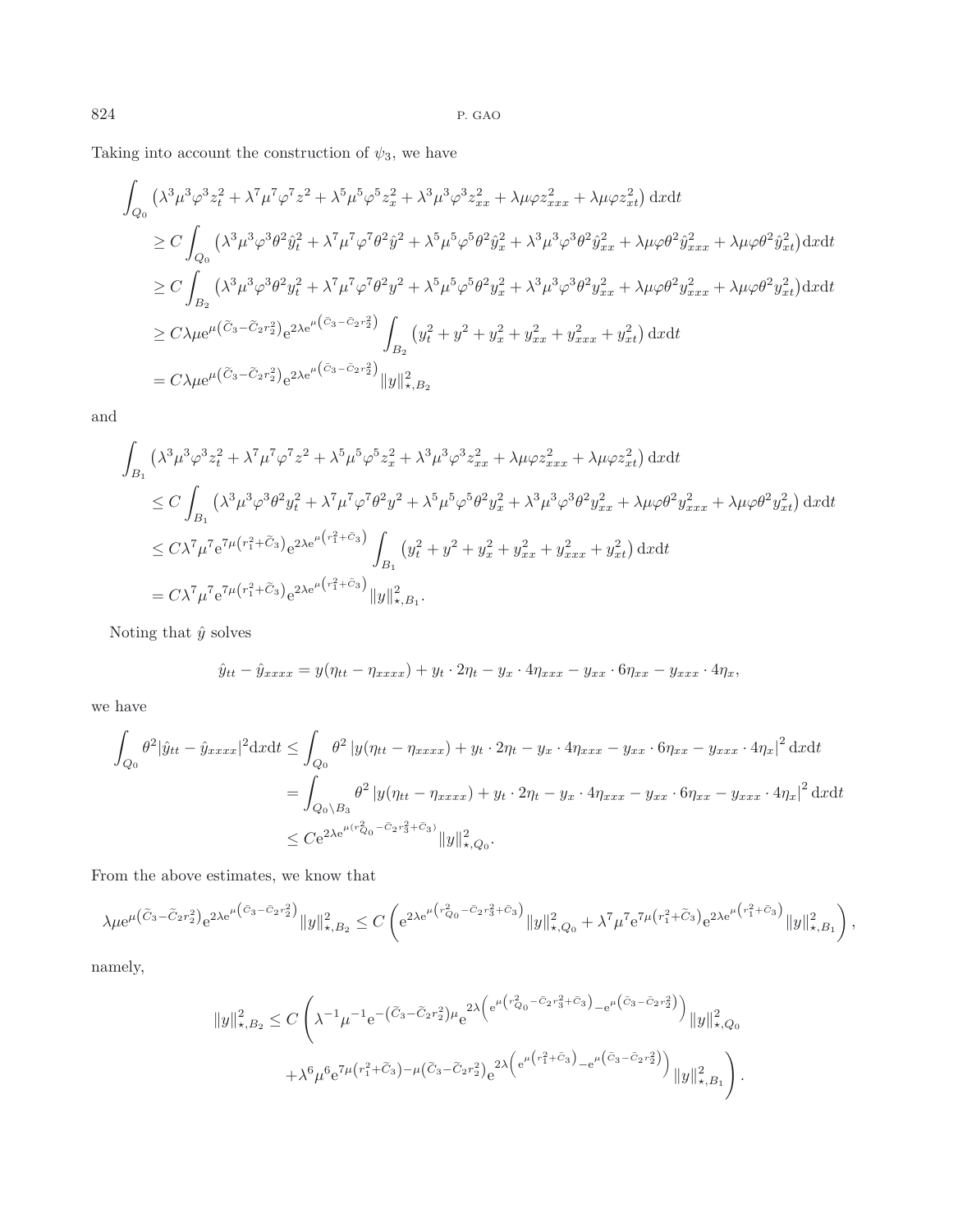Set

<span id="page-14-0"></span>
$$
\begin{cases} \varepsilon = \lambda^{-1} \mu^{-1} e^{-\left(\tilde{C}_{3} - \tilde{C}_{2}r_{2}^{2}\right) \mu} e^{2\lambda \left(e^{\mu\left(r_{Q_{0}}^{2} - \tilde{C}_{2}r_{3}^{2} + \tilde{C}_{3}\right)} - e^{\mu\left(\tilde{C}_{3} - \tilde{C}_{2}r_{2}^{2}\right)}\right)}, \\ \varepsilon_{0} = \lambda_{0}^{-1} \mu^{-1} e^{-\left(\tilde{C}_{3} - \tilde{C}_{2}r_{2}^{2}\right) \mu} e^{2\lambda_{0} \left(e^{\mu\left(r_{Q_{0}}^{2} - \tilde{C}_{2}r_{3}^{2} + \tilde{C}_{3}\right)} - e^{\mu\left(\tilde{C}_{3} - \tilde{C}_{2}r_{2}^{2}\right)}\right)}, \\ k = \frac{e^{\mu\left(r_{1}^{2} + \tilde{C}_{3}\right)} - e^{\left(\tilde{C}_{3} - \tilde{C}_{2}r_{2}^{2}\right) \mu}}{e^{\left(\tilde{C}_{3} - \tilde{C}_{2}r_{2}^{2}\right) \mu} - e^{\left(r_{Q}^{2} - \tilde{C}_{2}r_{3}^{2} + \tilde{C}_{3}\right) \mu}} = \frac{e^{r_{1}^{2} \mu} - e^{\left(-\tilde{C}_{2}r_{2}^{2}\right) \mu}}{e^{\left(-\tilde{C}_{2}r_{2}^{2}\right) \mu} - e^{\left(r_{Q}^{2} - \tilde{C}_{2}r_{3}^{2}\right) \mu}}. \end{cases}
$$

Note  $C_2(r_3^2 - r_2^2) > r_Q^2$ , therefore, we can choose  $\mu$  large enough such that  $k > 6$ . By the same method as in Step 1, it is easy to see that

$$
||y||_{\star,B_2} \le C||y||_{\star,B_1}^{\delta} ||y||_{\star,Q_0}^{1-\delta},\tag{3.15}
$$

where  $\delta \in (0,1)$ .

For any open ball  $B' \subset\subset Q_0$ , there is finite natural number m and two sequences of open balls  $\{B^i\}_{i=1}^n$  and  ${B^i}_{i=1}^m$  such that

<span id="page-14-1"></span>
$$
\begin{cases} B' \subset B^1, \widetilde{B}^i \subset\subset B^i \cap B^{i+1}, i = 1, \dots, m-1, \\ \widetilde{B}^m \subset\subset B^m, \widetilde{B}^m \subset B. \end{cases}
$$

In view of [\(3.15\)](#page-14-0), there must be a sequence  $\{\delta_i\}_{i=1}^m$  such that

$$
||y||_{\star,B'} \le ||y||_{\star,B^1} \le C||y||_{\star,\tilde{B}^1}^{\delta_1} ||y||_{\star,Q_0}^{1-\delta_1} \le C||y||_{\star,B^2}^{\delta_1} ||y||_{\star,Q_0}^{1-\delta_1}
$$
  

$$
\le C||y||_{\star,\tilde{B}^2}^{\delta_1\delta_2} ||y||_{\star,Q_0}^{1-\delta_1\delta_2} \le \ldots \le C||y||_{\star,\tilde{B}^m}^{\delta_1\delta_2\ldots\delta_m} ||y||_{\star,Q_0}^{1-\delta_1\delta_2\ldots\delta_m}.
$$

Setting  $\delta' = \delta_1 \delta_2 \dots \delta_m$ , it follows that

$$
||y||_{\star,B'} \le C||y||_{\star,B}^{\delta'}||y||_{\star,Q_0}^{1-\delta'}.
$$
\n(3.16)

Since  $\omega \times (\gamma, T_0 - \gamma) \subset \subset Q_0$ , there must be a finite subcover of open balls, then from [\(3.16\)](#page-14-1) we know there is a constant  $0 < \beta_2 < 1$  such that

$$
||y||_{\star,\omega\times(\gamma,T_0-\gamma)} \leq C||y||_{\star,B}^{\beta_2}||y||_{\star,Q_0}^{1-\beta_2}.
$$

<span id="page-14-2"></span>Define  $\alpha_2 = \beta_1 \beta_2$ , we can deduce that

$$
||y||_{\star,\omega\times(\gamma,T_0-\gamma)} \leq C \left( ||y_t(0)||_{L^2(\omega)} + ||y(0)||_{H^3(\omega)} \right)^{\alpha_2} ||y||_{\star,Q_0}^{1-\alpha_2}.
$$

Now we can prove Theorem [1.1.](#page-0-0)

*Proof of Theorem [1.1.](#page-0-0)* Following Lemma [3.2](#page-6-4) and [3.3,](#page-9-2) there exists two constants  $\alpha_1, \alpha_2 \in (0,1)$  such that for any  $y \in \mathcal{G}$  which solves  $(3.1)$ , satisfy

$$
||y||_{L^{2}(I\times(T',T''))}\leq C||y||_{\star,\omega\times(\gamma,T_{0}-\gamma)}^{\alpha_{1}}||y||_{\star,Q_{0}}^{1-\alpha_{1}}
$$

and

$$
||y||_{\star,\omega\times(\gamma,T_0-\gamma)} \leq C \left( ||y_t(0)||_{L^2(\omega)} + ||y(0)||_{H^3(\omega)} \right)^{\alpha_2} ||y||_{\star,Q_0}^{1-\alpha_2},
$$

which conclude that

$$
||y||_{L^{2}(I\times(T',T''))} \leq C \left( ||y_{t}(0)||_{L^{2}(\omega)} + ||y(0)||_{H^{3}(\omega)} \right)^{\alpha_{1}\alpha_{2}} ||y||_{\star,Q_{0}}^{1-\alpha_{1}\alpha_{2}}.
$$
\n(3.17)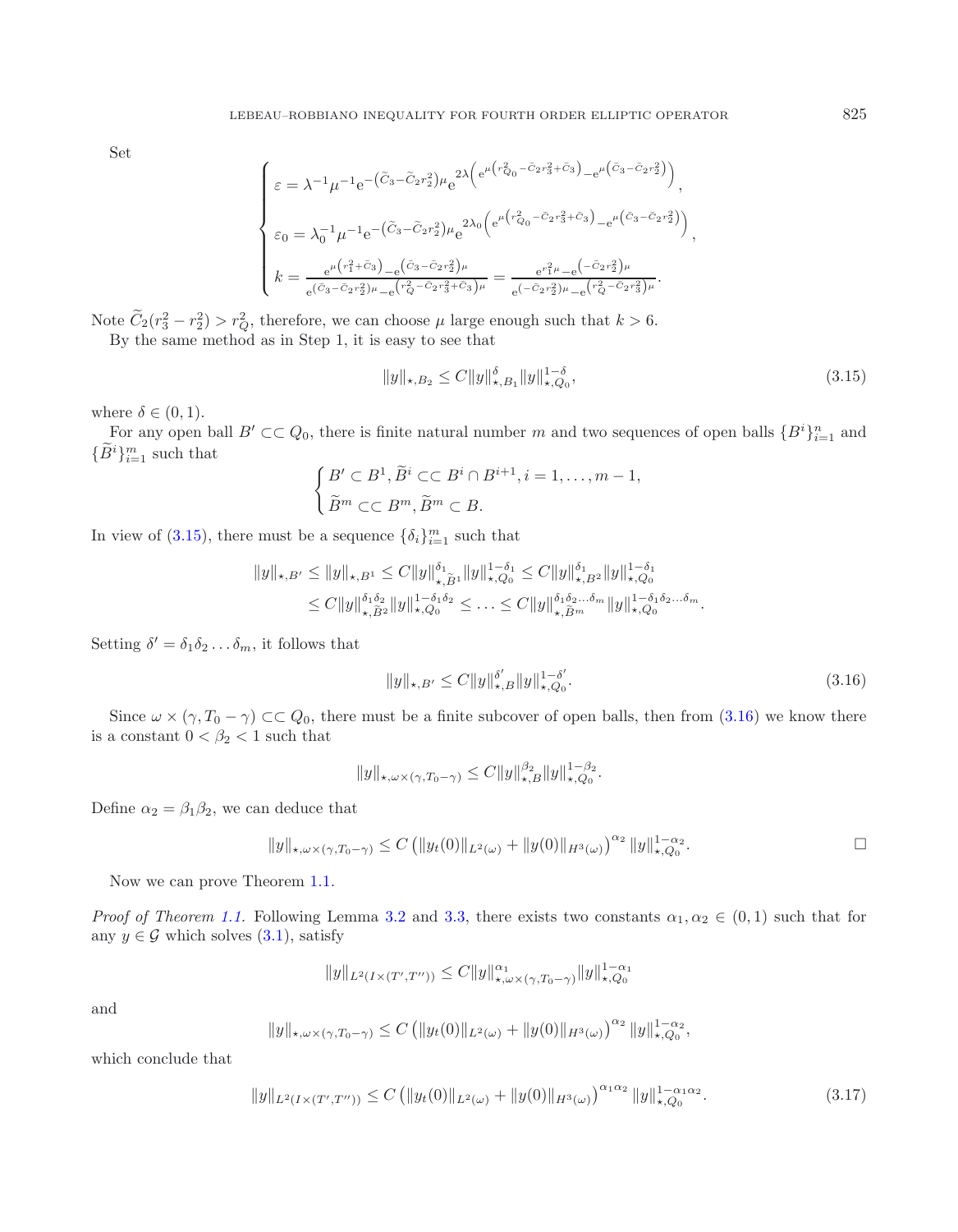Set  $y(x,t) = \sum$  $\lambda_i \leq r$  $\frac{shift}{b_i}a_ie_i$ , where  $b_i = \sqrt{\lambda_i}$  and  $\frac{shift}{b} = t$  for  $b = 0$ . Direct computation shows that y given as above solves  $(3.1)$ , which vanishes when  $(x, t) \in \omega \times \{0\}$ . It is obvious that both Rey and Imy satisfy  $(3.1)$ . Applying [\(3.17\)](#page-14-2) to Rey gives that

$$
\|\text{Re}y\|_{L^{2}(I\times(T',T''))}\leq C\left(\|\text{Re}y_{t}(0)\|_{L^{2}(\omega)}+\|\text{Re}y(0)\|_{H^{3}(\omega)}\right)^{\alpha_{1}\alpha_{2}}\|\text{Re}y\|_{\star,Q_{0}}^{1-\alpha_{1}\alpha_{2}}.
$$
\n(3.18)

Since

$$
||\text{Re}y||_{\star,Q_0}^2 \le Ce^{C\sqrt{r}} \sum_{\lambda_i \le r} |\text{Re}a_i|^2,
$$
  
\n
$$
(\text{Re}y)_t(x,0) = \sum_{\lambda_i \le r} \text{Re}a_i e_i,
$$
  
\n
$$
(\text{Re}y)(x,0) = (\text{Re}y)_x(x,0) = (\text{Re}y)_{xx}(x,0) = (\text{Re}y)_{xxx}(x,0) = 0
$$

and

$$
\|\text{Re}y\|_{L^2(I\times(T',T''))}^2 = \int_{T'}^{T''} \int_I \left| \sum_{\lambda_i \le r} \frac{shtb_i}{b_i} \text{Re}a_i e_i \right|^2 \, \mathrm{d}x \mathrm{d}t
$$

$$
= \sum_{\lambda_i \le r} |\text{Re}a_i|^2 \int_{T'}^{T''} \left| \frac{shtb_i}{b_i} \right|^2 \mathrm{d}t
$$

$$
\ge \sum_{\lambda_i \le r} |\text{Re}a_i|^2 \int_{T'}^{T''} t^2 \mathrm{d}t
$$

$$
= C(T', T'') \sum_{\lambda_i \le r} |\text{Re}a_i|^2,
$$

it is shown that

$$
\sum_{\lambda_i \le r} |\text{Re}a_i|^2 \le C e^{C\sqrt{r}} \int_{\omega} \left| \sum_{\lambda_i \le r} \text{Re}a_i e_i \right|^2 dx.
$$

By the same manner, we have

<span id="page-15-0"></span>
$$
\sum_{\lambda_i \le r} |\text{Im} a_i|^2 \le C e^{C\sqrt{r}} \int_{\omega} \left| \sum_{\lambda_i \le r} \text{Im} a_i e_i \right|^2 dx.
$$

This complete the proof with

$$
\sum_{\lambda_i \le r} |a_i|^2 \le C_1 e^{C_2 \sqrt{r}} \int_{\omega} \left| \sum_{\lambda_i \le r} a_i e_i \right|^2 dx.
$$

## 4. Proof of Theorem [1.2](#page-1-0)

The proof of Theorem [1.2](#page-1-0) combines the ideas in  $[8, 9]$  $[8, 9]$  $[8, 9]$ . First we give several lemmas.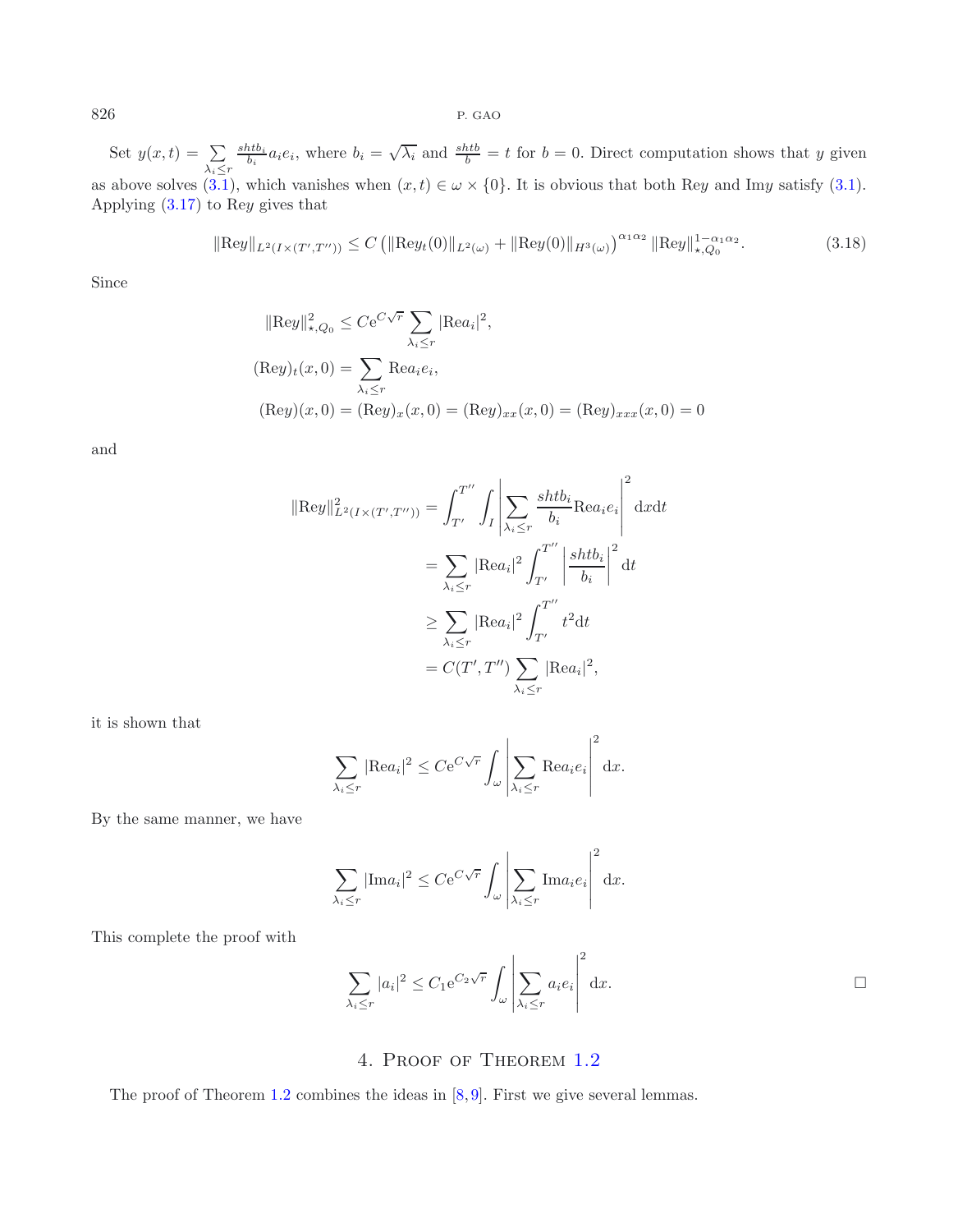**Lemma 4.1.** ([\[6\]](#page-20-12), pp. 256–257) *For almost all*  $\tilde{t} \in E$ , *there exists a sequence of numbers*  $\{t_i\}_{i=1}^{\infty} \subset (0,T)$  *such that*

$$
t_1 < t_2 < \dots t_i < t_{i+1} < \dots < \tilde{t}, \quad t_i \to \tilde{t} \quad \text{as} \quad i \to \infty,
$$
\n
$$
(4.1)
$$

$$
m(E \cap [t_i, t_{i+1}]) \ge \rho(t_{i+1} - t_i), \quad i = 1, 2, \dots,
$$
\n
$$
(4.2)
$$

<span id="page-16-3"></span><span id="page-16-2"></span><span id="page-16-0"></span>
$$
\frac{t_{i+1} - t_i}{t_{i+2} - t_{i+1}} \le C_0, \quad i = 1, 2, \dots,
$$
\n(4.3)

<span id="page-16-4"></span>*where*  $\rho$  *and*  $C_0$  *are two positive constants which are independent of i.* 

#### **Lemma 4.2.**

(a) *For each*  $r \geq \lambda_1$ , *there exists a control*  $f_r \in L^\infty_\mathcal{F}(0,T;L^2(\Omega;X_r))$  *such that the solution* y *of system* [\(1.1\)](#page-2-1) with  $f = f_r$  satisfies  $P_r(y(\cdot, T)) = 0$  in *I*, *P-a.s.* Moreover,  $f_r$  verifies: If  $2\lambda_1^{\alpha} > \xi$ , then

<span id="page-16-1"></span>
$$
||f_r||_{L^{\infty}_{\mathcal{F}}(0,T;L^2(\Omega;X_r))}^2 \leq \frac{C_1 e^{C_2\sqrt{r}}}{(m(E))^2} \mathbb{E} ||y_0||_{L^2(I)}^2.
$$

*For the general case, it holds that*

$$
||f_r||_{L^{\infty}_{\mathcal{F}}(0,T;L^2(\Omega;X_r))}^2 \leq \frac{C_1 e^{C_2\sqrt{r}+\xi T}}{(m(E))^2} \mathbb{E} ||y_0||_{L^2(I)}^2.
$$

(b) *If*  $f \equiv 0$  *in system* [\(1.1\)](#page-2-1)*, then for any*  $y_0 \in L^2(\Omega, P, \mathcal{F}_0; L^2(I))$  *with*  $P_{\lambda_{k-1}}(y_0) = 0$  *for some*  $k = 2, 3, \ldots$ , *the corresponding solution* y *of system* [\(1.1\)](#page-2-1) *satisfies*

$$
\mathbb{E}||y(t)||_{L^{2}(I)}^{2} \le e^{-(2\lambda_{k}^{\alpha} - \xi)t} \mathbb{E}||y_{0}||_{L^{2}(I)}^{2}.
$$
\n(4.4)

*Proof.*

(a) We first introduce the following backward stochastic fractional order Cahn–Hilliard equation

$$
\begin{cases}\ndz - A^{\alpha}z = -a(t)Zdt + ZdB & \text{in } Q, \\
z(0, t) = 0 = z(1, t) & \text{in } (0, T), \\
z_x(0, t) = 0 = z_x(1, t) & \text{in } (0, T), \\
z(x, T) = z_T(x) & \text{in } I,\n\end{cases}
$$
\n(4.5)

where  $z_T \in L^2(\Omega, P, \mathcal{F}_T; X_r)$ . According to [\[2,](#page-20-13) [12\]](#page-20-14), [\(4.5\)](#page-16-0) admits one and only one solution  $(z, Z) \in$  $L^2_{\mathcal{F}}(\Omega; C([0,T]; L^2(I))) \times L^2_{\mathcal{F}}(0,T; L^2(I))).$ 

Since  $z_T \in L^2(\Omega, P, \mathcal{F}_T; X_r)$ ,  $z_T$  can be written as  $z_T = \sum$  $\lambda_i \leq r$  $z_T^i e_i$  for a sequence of  $\mathcal{F}_T$ -measurable random variable  $\{z_T^i\}_{\lambda_i \leq r}$ . Then the solution  $(z, Z)$  of  $(4.5)$  can be expressed as

$$
z = \sum_{\lambda_i \le r} z_i(t)e_i, Z = \sum_{\lambda_i \le r} Z_i(t)e_i,
$$

where  $z_i(\cdot) \in L^2_{\mathcal{F}}(\Omega; C([0,T]))$  and  $Z_i(\cdot) \in L^2_{\mathcal{F}}(0,T)(\lambda_i \leq r)$  satisfy the following equation

$$
\begin{cases} dz_i - \lambda_i^{\alpha} z_i dt = -a(t) Z_i dt + Z_i dB \\ z_i(T) = z_T^i. \end{cases}
$$
 in  $(0, T)$ , (4.6)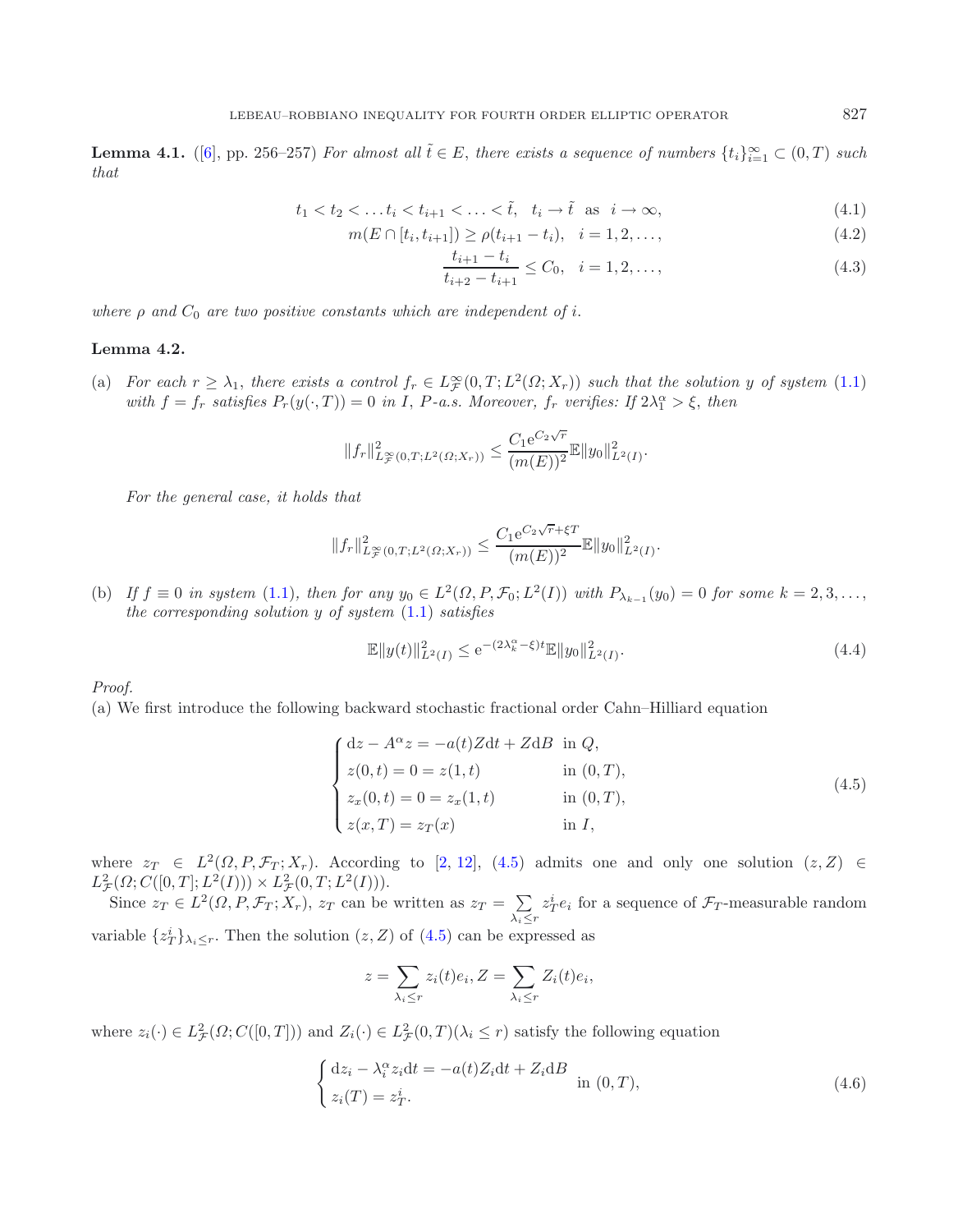It follows from Theorem [1.1](#page-0-0) that

<span id="page-17-1"></span>
$$
\mathbb{E}\sum_{\lambda_i \le r} |z_i(t)|^2 \le C_1 e^{C_2\sqrt{r}} \mathbb{E}\int_{\omega} \left|\sum_{\lambda_i \le r} z_i(t)e_i\right|^2 dx = C_1 e^{C_2\sqrt{r}} \mathbb{E}\int_{\omega} |z(t)|^2 dx \tag{4.7}
$$

for any  $t \in [0, T]$ .

By Itô's formula, we see that  $d|z|^2 = 2zdz + (dz)^2$ . Hence we obtain that

$$
\mathbb{E}\int_{I}|z(t)|^{2}dx - \mathbb{E}\int_{I}|z(0)|^{2}dx = 2\mathbb{E}\int_{0}^{t}\sum_{\lambda_{i}\leq r}\lambda_{i}^{\alpha}|z_{i}(s)|^{2}ds + \mathbb{E}\int_{0}^{t}\int_{I}(-2a(s)zZ + Z^{2})dxds
$$
  
\n
$$
\geq 2\mathbb{E}\int_{0}^{t}\sum_{\lambda_{i}\leq r}\lambda_{i}^{\alpha}|z_{i}(s)|^{2}ds - \mathbb{E}\int_{0}^{t}\int_{I}|a(s)z|^{2}dxds
$$
  
\n
$$
\geq \mathbb{E}\int_{0}^{t}\sum_{\lambda_{i}\leq r}(2\lambda_{i}^{\alpha}-\xi)|z_{i}(s)|^{2}ds \geq 0.
$$
\n(4.8)

In view of  $(4.7)$  and  $(4.8)$ , we obtain that

$$
\mathbb{E}\int_I z^2(x,0)\mathrm{d}x \le C_1 e^{C_2\sqrt{r}} \mathbb{E}\int_{\omega} z^2(x,t)\mathrm{d}x
$$

for  $t \in [0, T]$ . Therefore,

$$
\int_{E} \left(\mathbb{E} \int_{I} z^{2}(x,0) \mathrm{d}x\right)^{\frac{1}{2}} \mathrm{d}t \leq (C_{1} e^{C_{2}\sqrt{r}})^{\frac{1}{2}} \int_{E} \left(\mathbb{E} \int_{\omega} z^{2}(x,t) \mathrm{d}x\right)^{\frac{1}{2}} \mathrm{d}t.
$$

Hence we deduce that for each  $z_T \in L^2(\Omega, P, \mathcal{F}_T; X_r)$ ,

$$
\mathbb{E} \int_I z^2(x,0) dx \leq \frac{C_1 e^{C_2 \sqrt{r}}}{(m(E))^2} \left( \int_0^T \left( \mathbb{E} \int_I \chi_E \chi_{\omega} z^2(x,t) dx \right)^{\frac{1}{2}} dt \right)^2
$$
  
= 
$$
\frac{C_1 e^{C_2 \sqrt{r}}}{(m(E))^2} ||\chi_E \chi_{\omega} z||^2_{L^1_{\mathcal{F}}(0,T;L^2(\Omega;L^2(I)))}.
$$

According to dual argument and a Riesz-type Representation Theorem, one can get the first result in part (a) by similar argument as in [\[9\]](#page-20-6).

Applying Itô's formula to  $e^{\tau t} |z|^2$ , the second result in part a) can be obtained following the above methods with minor changes.

(b) Since  $y_0 \in L^2(\Omega, \mathcal{F}_0, P; L^2(I))$  with  $P_{\lambda_{k-1}}(y_0) = 0$ ,  $y_0$  can be written as  $y_0 = \sum_{i=k}^{\infty} y_0^i e_i$  for suitable  $y_0^i \in L^2(\Omega, \mathcal{F}_0, P)$ . Thus, the solution y of system  $(4.7)$  can be expressed as

$$
y = \sum_{i=k}^{\infty} y^i(t)e_i,
$$

where  $y^i \in L^2_{\mathcal{F}}(\Omega; C([0,T]))$  solves the following equation

$$
\begin{cases} dy^{i} + \lambda_{i}^{\alpha} y^{i} dt = a(t) y^{i} dB \text{ in } [0, T], \\ y^{i}(0) = y_{0}^{i}. \end{cases}
$$
\n(4.9)

<span id="page-17-0"></span>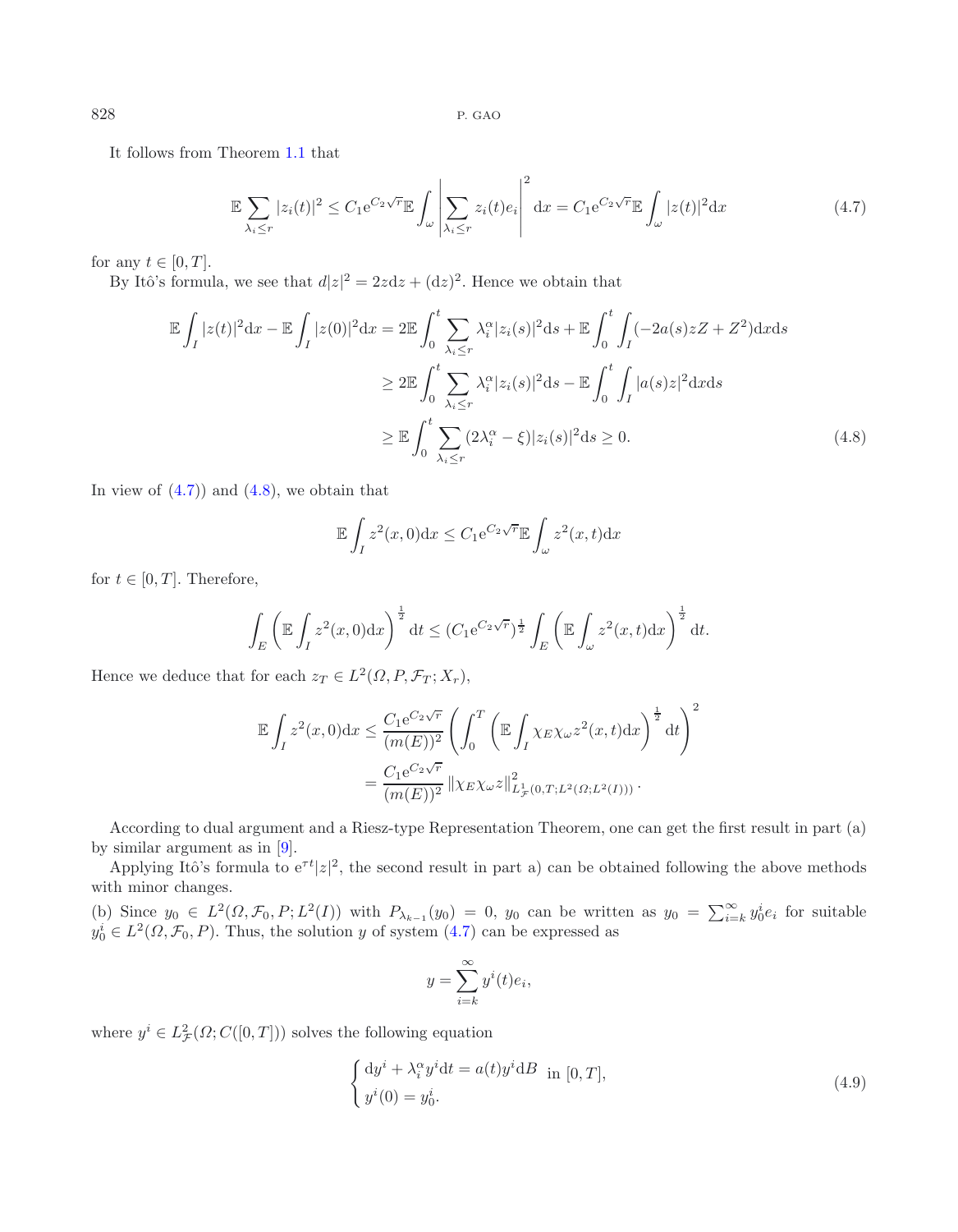Applying Itô's formula to  $e^{(2\lambda_k^{\alpha}-\xi)t}|y(t)|^2$ , we have that

$$
d\left(e^{(2\lambda_k^{\alpha}-\xi)t}|y(t)|^2\right) = e^{(2\lambda_k^{\alpha}-\xi)t}2y\mathrm{d}y + e^{(2\lambda_k^{\alpha}-\xi)t}(\mathrm{d}y)^2 + (2\lambda_k^{\alpha}-\xi)e^{(2\lambda_k^{\alpha}-\xi)t}y^2\mathrm{d}t.
$$

Hence it is clear that

$$
\mathbb{E} \int_{I} e^{(2\lambda_{k}^{\alpha} - \xi)t} |y(t)|^{2} dx - \mathbb{E} \int_{I} |y(0)|^{2} dx = \mathbb{E} \int_{0}^{T} e^{(2\lambda_{k}^{\alpha} - \xi)s} \sum_{i=k}^{\infty} (-2\lambda_{i}^{\alpha}) |y^{i}|^{2} ds
$$

$$
+ \mathbb{E} \int_{0}^{T} \int_{I} e^{(2\lambda_{k}^{\alpha} - \xi)s} a^{2}(s) |y|^{2} dx ds
$$

$$
+ (2\lambda_{k}^{\alpha} - \xi) \mathbb{E} \int_{0}^{T} \int_{I} e^{(2\lambda_{k}^{\alpha} - \xi)s} |y|^{2} dx ds \le 0,
$$

which gives the desired estimate  $(4.4)$  immediately.

*Proof of Theorem* [1.2](#page-1-0). By same idea in [\[9\]](#page-20-6), without loss of generality, in what follows we assume that  $\lambda_1^{\alpha} \geq \xi$ and  $C_1 \geq 1$ .

By Lemma [4.1,](#page-15-0) we can take a number  $\tilde{t} \in E$  with  $\tilde{t} < T$  and a sequence  $\{t_N\}_{N=1}^{\infty} \subseteq (0, T)$  such that  $(4.1)$ – $(4.3)$ hold for some positive numbers  $\rho$  and  $C_0$ , and such that  $\tilde{t} - t_1 \le \min\{\lambda_1^{\alpha}, 1\}.$ 

<span id="page-18-1"></span>First, we take  $\tilde{y}_0(x)$  to be  $q(x, t_1)$ , where q is the solution to the following equation

$$
\begin{cases}\ndq + A^{\alpha}qdt = a(t)qdB \text{ in } I \times (0, t_1), \\
q(0, t) = 0 = q(1, t) \text{ in } (0, t_1), \\
q_x(0, t) = 0 = q_x(1, t) \text{ in } (0, t_1), \\
q(x, 0) = y_0(x) \text{ in } I.\n\end{cases}
$$
\n(4.10)

Next, we will show that there exists a control  $\tilde{f} \in L^{\infty}_{\mathcal{F}}(t_1, \tilde{t}; L^2(\Omega; L^2(I)))$  such that the solution  $\tilde{y}$  of

$$
\begin{cases}\n\mathrm{d}\tilde{y} + A^{\alpha}\tilde{y}\mathrm{d}t = a(t)\tilde{y}\mathrm{d}B + \chi_{\omega}\chi_{E}\tilde{f}\mathrm{d}t & \text{in } I \times (t_{1},\tilde{t}), \\
\tilde{y}(0,t) = 0 = \tilde{y}(1,t) & \text{in } (t_{1},\tilde{t}), \\
\tilde{y}_{x}(0,t) = 0 = \tilde{y}_{x}(1,t) & \text{in } (t_{1},\tilde{t}), \\
\tilde{y}(x,t_{1}) = \tilde{y}_{0}(x) & \text{in } I,\n\end{cases}
$$
\n(4.11)

satisfying  $\tilde{y}(\tilde{t}) = 0$  in *I*, *P*-a.s and

$$
\left\|\tilde{f}\right\|_{L^{\infty}_{\mathcal{F}}(t_1,\tilde{t};L^2(\Omega;L^2(I)))}^2 \leq L\mathbb{E}\|\tilde{y}_0\|_{L^2(I)}^2,
$$
\n(4.12)

where  $L$  is a constant independent of  $y_0$ .

Indeed, set  $K_N = [t_{2N-1}, t_{2N}]$  and  $J_N = [t_{2N}, t_{2N+1}]$  for  $N = 1, 2, ...,$  then

$$
[t_1,\tilde{t}) = \bigcup_{N=1}^{\infty} (K_N \cup J_N).
$$

It is clear that  $m(E \cap K_N) > 0$  and  $m(E \cap J_N) > 0$  for all  $N \geq 1$ .

According to Lemmas [4.1](#page-15-0) and [4.2](#page-16-4) and the same argument in proof of Theorem 1.1 in [\[9](#page-20-6)], we control equa-tion [\(4.11\)](#page-18-0) on  $K_N$  corresponding a control  $f_N$  such that  $P_{\bar{r}_N}(y_N(\cdot, t_{2N})) = 0$  and

$$
||f_N||_{L^{\infty}_{\mathcal{F}}(t_{2N-1},t_{2N};L^2(\Omega;L^2(I)))}^2 \leq 2^{N-1} \left(\frac{C_1}{\rho^2(t_2-t_1)^2}\right)^N C_0^4 C_0^{4 \times 2} \dots C_0^{4 \times (N-1)} \alpha_1 \alpha_2 \dots \alpha_N \mathbb{E} \|\tilde{y}_0\|_{L^2(I)}^2,
$$

<span id="page-18-0"></span>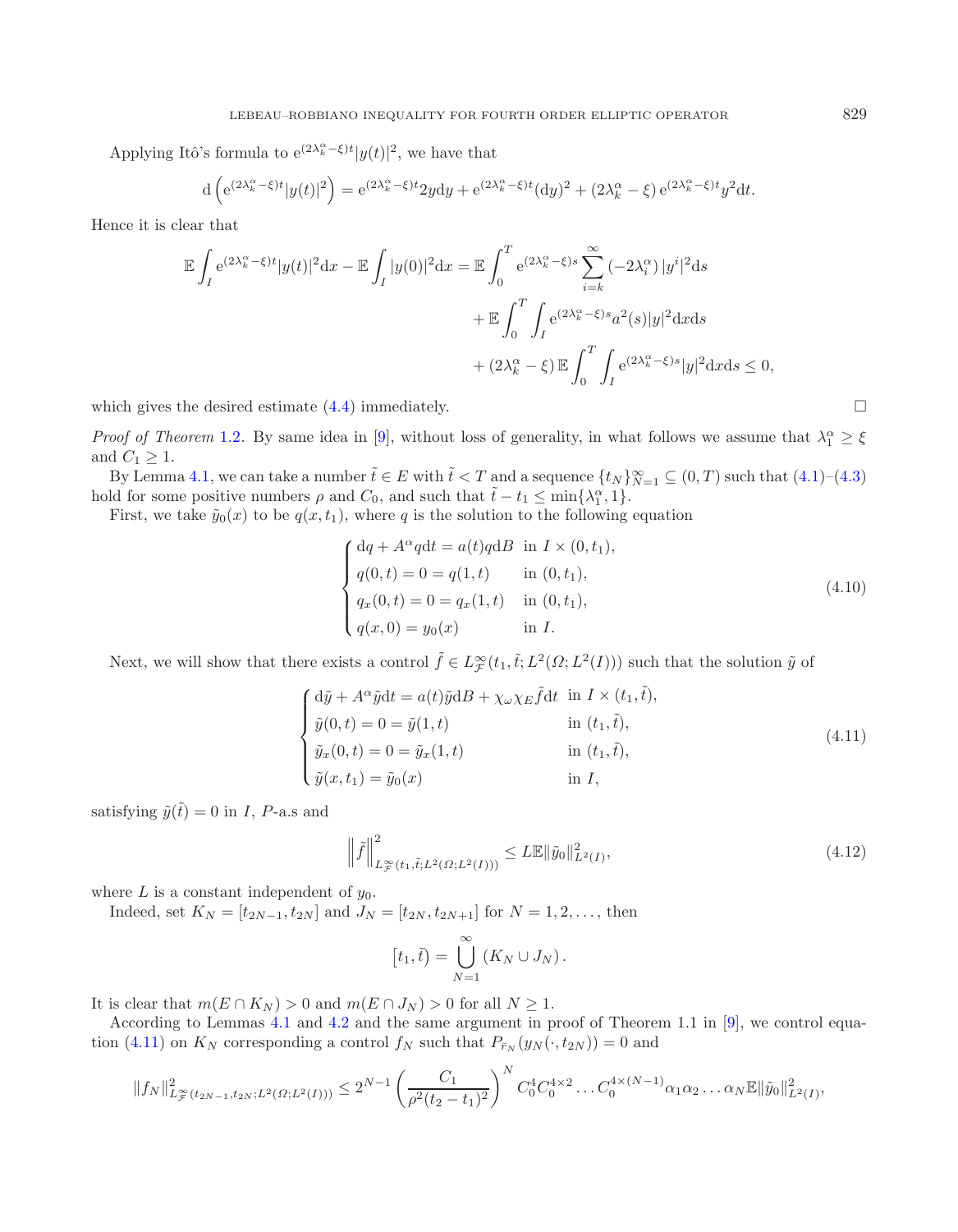where

$$
\alpha_N = \begin{cases} e^{C_2\sqrt{\bar{r}_1}}, & N = 1, \\ e^{C_2\sqrt{\bar{r}_N}} e^{(-2\bar{r}_{N-1}^{\alpha} + \xi)(t_3 - t_2)C_0^{-2(N-2)}}, & N \ge 2, \end{cases}
$$

$$
\begin{aligned}\n\bar{r}_N &= \left( \overline{C} \tilde{C}^{N-1} + \xi \right)^{\frac{2}{b}}, & N \ge 1, \\
\overline{C} &= \frac{2}{t_3 - t_2}, & \tilde{C} &= \frac{2C_1}{\rho^2 (t_2 - t_1)^2} C_0^2, & b = \alpha - \frac{1}{2}.\n\end{aligned}
$$

<span id="page-19-0"></span>On the other hand, we let the equation evolve freely on  $J_N$ .

Now, we prove the existence of the constant  $L$  in  $(4.12)$ .

It is clear that

$$
||f_N||_{L^{\infty}_{\mathcal{F}}(t_{2N-1},t_{2N};L^2(\Omega;L^2(I)))}^2 \leq \tilde{C}^{N(N-1)}\alpha_1\alpha_2\ldots\alpha_N\mathbb{E}||\tilde{y}_0||_{L^2(I)}^2,
$$

where  $N > 1$ , and  $2^{\frac{2}{b}} \leq \bar{r}_1 < \bar{r}_2 < \ldots < \bar{r}_N \to \infty$  as  $N \to \infty$ . Moreover, we have

$$
(\bar{r}_{N-1})^{\frac{b}{2}}(t_3-t_2)C_0^{-2(N-2)} - \xi(t_3-t_2)C_0^{-2(N-2)} \ge 2, \quad N \ge 2,
$$

therefore

<span id="page-19-1"></span>
$$
e^{-\left(2\bar{r}_{N-1}^{\alpha}-\xi\right)(t_3-t_2)C_0^{-2(N-2)}} \leq e^{-4\bar{r}_{N-1}^{\frac{b+1}{2}}}, \quad N \ge 2. \tag{4.13}
$$

Note that

$$
\tilde{C}^{N(N-1)}e^{-\bar{r}_{N-1}^{\frac{b+1}{2}}} = \frac{\tilde{C}^{N(N-1)}}{\left(e^{\bar{r}_{N-1}^{\frac{1}{2}}}\right)^{\bar{r}_{N-1}^{\frac{1}{2}}}} \le \frac{\tilde{C}^{N(N-1)}}{\left(e^{2\tilde{C}^{N-2}}\right)^{\bar{r}_{N-1}^{\frac{1}{2}}}} \le \frac{\tilde{C}^{N(N-1)}}{(\tilde{C}^{(N-2)2\bar{r}_{N-1}^{\frac{1}{2}}})}
$$

and

$$
e^{C_2\sqrt{\bar{r}_N}}e^{-\bar{r}_{N-1}^{-2}} \leq C(b)e^{\tilde{C}\frac{N}{b}-\tilde{C}\frac{N(b+1)}{b}}
$$

for each  $N \geq 2$ , where  $C(b)$  is a positive constant depend on b. We derive from the definition of  $\bar{r}_N$  that there exists a natural number  $N_0$ , such that for all  $N \ge N_0$ ,

$$
\tilde{C}^{N(N-1)} e^{-\bar{r}_{N-1}^{-2}} \le 1 \quad \text{and} \quad e^{C_2 \sqrt{\bar{r}_N}} e^{-\bar{r}_{N-1}^{-2}} \le 1. \tag{4.14}
$$

Combining [\(4.13\)](#page-19-0) and [\(4.14\)](#page-19-1), we see that for all  $N \ge N_0$ ,

$$
\tilde{C}^{N(N-1)}\alpha_N = \tilde{C}^{N(N-1)} e^{C_2\sqrt{\bar{r}_N}} e^{(-2\bar{r}_{N-1}^{\alpha}+\xi)(t_3-t_2)C_0^{-2(N-2)}}
$$
\n
$$
\leq \tilde{C}^{N(N-1)} e^{C_2\sqrt{\bar{r}_N}} e^{-4\bar{r}_{N-1}^{\frac{b+1}{2}}}
$$
\n
$$
= \tilde{C}^{N(N-1)} e^{-\bar{r}_{N-1}^{\frac{b+1}{2}}} \cdot e^{C_2\sqrt{\bar{r}_N}} e^{-\bar{r}_{N-1}^{\frac{b+1}{2}}} \cdot e^{-2\bar{r}_{N-1}^{\frac{b+1}{2}}}
$$
\n
$$
\leq 1.
$$

Moreover, it is obviously that  $\alpha_N \leq 1$  for any  $N \geq N_0$ . We set

$$
L = \max \left\{ \tilde{C}^{N(N-1)} \alpha_1 \alpha_2 \dots \alpha_N, 1 \le N \le N_0 \right\} < \infty.
$$

Then we can obtain that

$$
||f_N||_{L^{\infty}_{\mathcal{F}}(t_{2N-1},t_{2N};L^2(\Omega;L^2(I)))}^2 \leq L\mathbb{E}||\tilde{y}_0||_{L^2(I)}^2,
$$